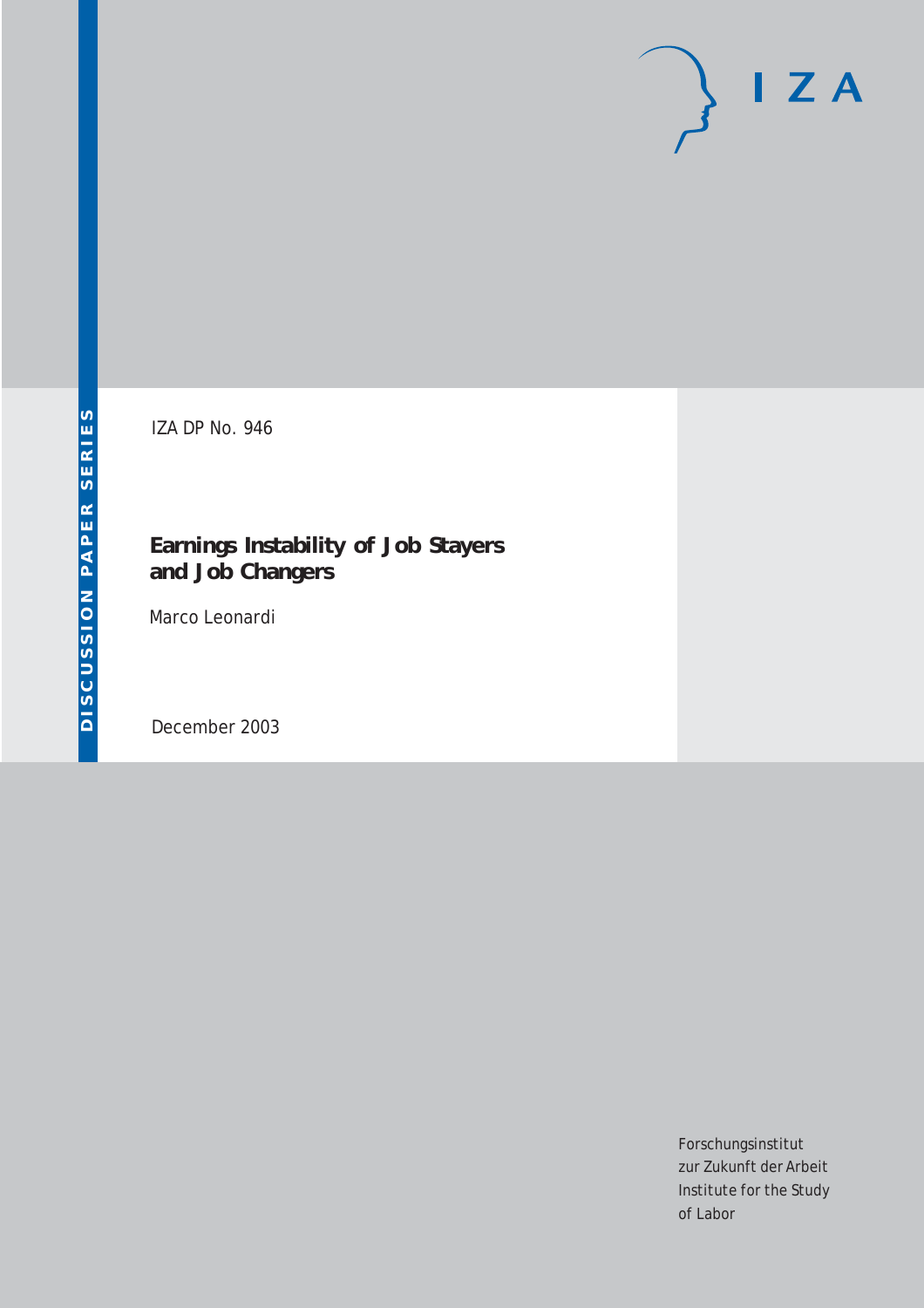# **Earnings Instability of Job Stayers and Job Changers**

**Marco Leonardi**  *IZA Bonn* 

Discussion Paper No. 946 December 2003

IZA

P.O. Box 7240 D-53072 Bonn **Germany** 

Tel.: +49-228-3894-0 Fax: +49-228-3894-210 Email: [iza@iza.org](mailto:iza@iza.org)

This Discussion Paper is issued within the framework of IZA's research area *Mobility and Flexibility of Labor.* Any opinions expressed here are those of the author(s) and not those of the institute. Research disseminated by IZA may include views on policy, but the institute itself takes no institutional policy positions.

The Institute for the Study of Labor (IZA) in Bonn is a local and virtual international research center and a place of communication between science, politics and business. IZA is an independent, nonprofit limited liability company (Gesellschaft mit beschränkter Haftung) supported by Deutsche Post World Net. The center is associated with the University of Bonn and offers a stimulating research environment through its research networks, research support, and visitors and doctoral programs. IZA engages in (i) original and internationally competitive research in all fields of labor economics, (ii) development of policy concepts, and (iii) dissemination of research results and concepts to the interested public. The current research program deals with (1) mobility and flexibility of labor, (2) internationalization of labor markets, (3) welfare state and labor market, (4) labor markets in transition countries, (5) the future of labor, (6) evaluation of labor market policies and projects and (7) general labor economics.

IZA Discussion Papers often represent preliminary work and are circulated to encourage discussion. Citation of such a paper should account for its provisional character. A revised version may be available on the IZA website ([www.iza.org](http://www.iza.org/)) or directly from the author.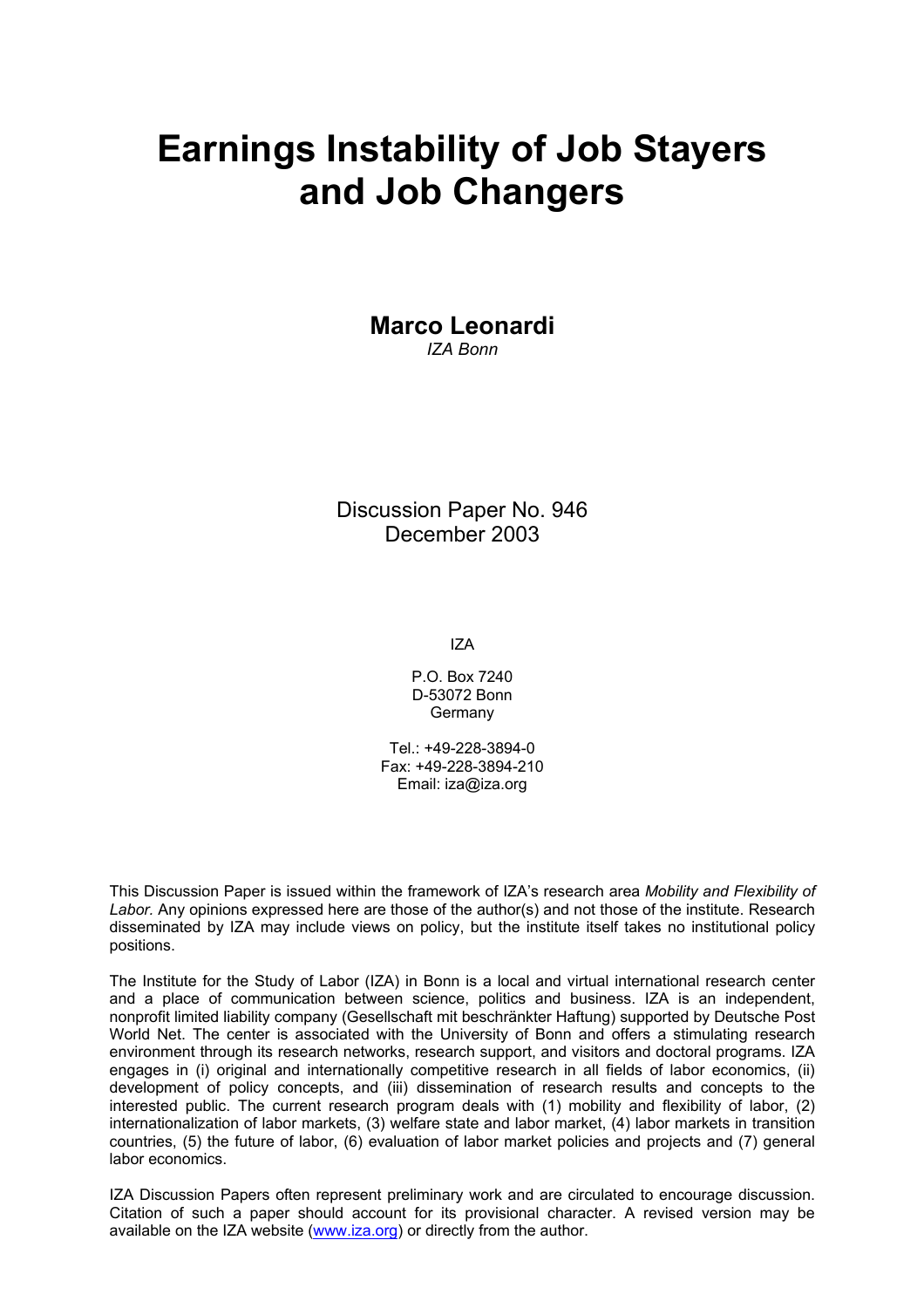IZA Discussion Paper No. 946 December 2003

## **ABSTRACT**

## **Earnings Instability of Job Stayers and Job Changers**[∗](#page-2-0)

I use the PSID to decompose the rise in wage inequality into a permanent and a transitory component. I consider separately job stayers and job changers. I find that earnings instability (the variance of the transitory component of earnings) increased much more among job changers than among job stayers. I interpret the evidence in a search and matching model with on-the-job search. The increasing variance of the transitory component of earnings is modeled as a mean-preserving spread of the distribution of productivity shocks. The meanpreserving spread induces on-the-job search on a wider range of productivity values. As a result of increased on-the-job search, the variance of the transitory part of earnings increases among job changers. The direction of the change in the transitory variance across job stayers is ambiguous and depends on their composition between non-seekers and on-the-job seekers who did not find a new job.

JEL Classification: J21, J31

Keywords: earnings instability, on-the-job search

Marco Leonardi IZA P.O. Box 7240 53072 Bonn Germany Tel.: +49 228 3894 302 Email: [leonardi@iza.org](mailto:leonardi@iza.org)

 $\overline{a}$ 

<span id="page-2-0"></span><sup>∗</sup> I thank Steve Nickell, Steve Pischke, Richard Dickens, David Jaeger and Ann Huff-Stevens.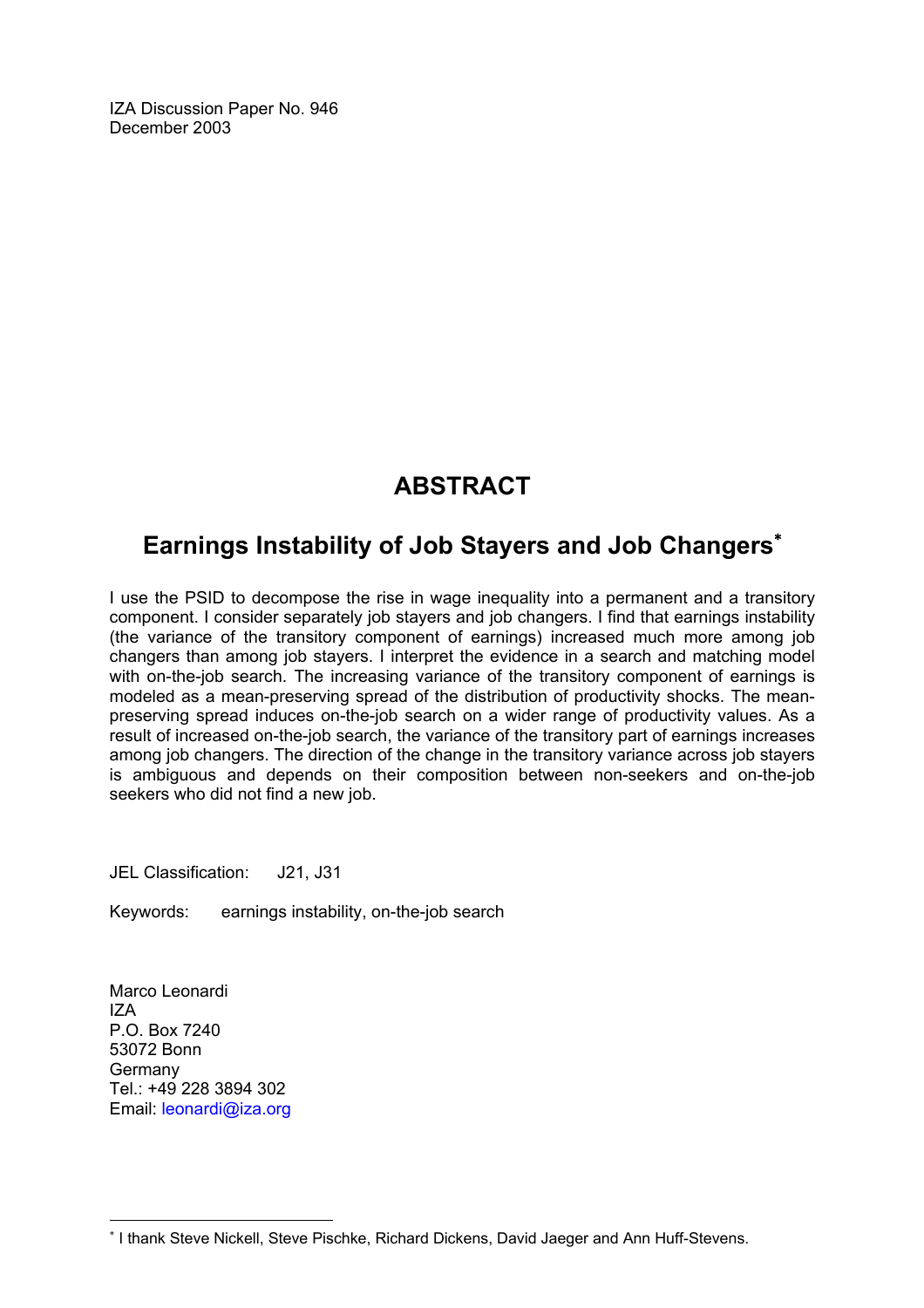#### 1 Introduction

Many studies have written about the rising wage inequality in the US and the UK. Since the work of Gottschalk and Moffitt (1994) many other papers have focussed on another aspect of the widening wage distribution: the growth of earnings instability or the increasing variance of the transitory component of earnings. Gottschalk and Moffitt (1994) have documented the large growth of earnings instability in the US since the end of the '70s and have claimed that the increase in the variance of the transitory component of earnings has been an important contributor to the recent rise in overall earnings inequality.

This paper documents the different pattern of earnings instability among job stayers and job changers (voluntary and involuntary) and provides an explanation of the differences in the framework of a standard search and matching model with on-the-job search. In the empirical part of this paper, I decompose the rise in wage inequality into a permanent and a transitory part. I first use the full PSID sample and confirm the common result in the literature about the rise in earnings instability. I then consider separately a balanced sample of job stayers and a balanced sample of job changers. I find that job stayers are hardly affected by any significant rise in earnings instability. The rise in the transitory variance of earnings is mostly due to job changers. To check the robustness of the results, I provide some comparisons using different definitions of job stayer and job changer and different models of transitory/permanent decomposition.

The empirical part of this paper is related to the many studies that, after Gottschalk and Moffitt (1994), have focussed on evaluating the relative contribution of the permanent and transitory part of earnings to the increase in the total variance of earnings. The literature has followed two complementary approaches. Gottschalk and Moffitt (1995 and 2002), Haider (2001), Baker and Solon (2003) and Dickens (2000) have modeled the persistent and transitory components of earnings in different countries. Buchinsky and Hunt (1999) and Gittleman and Joyce (1996) have looked at year-toyear mobility rates across quantiles of the earnings distribution. The results of the literature on the US indicate an equal increase in the variance of the permanent and transitory components (Gottschalk and Moffitt 1994; Katz and Autor 1999; Haider 2001). Consistent with that, mobility rates are stable or slightly declining over time.<sup>1</sup> After the initial attempt by Gottschalk

 $1$ Buchinsky and Hunt find declining mobility rates but they use the NLSY and therefore only one cohort of young workers. The results are not entirely comparable with those obtained on the PSID (Gottschalk and Moffitt 1994) or the March-March matched CPS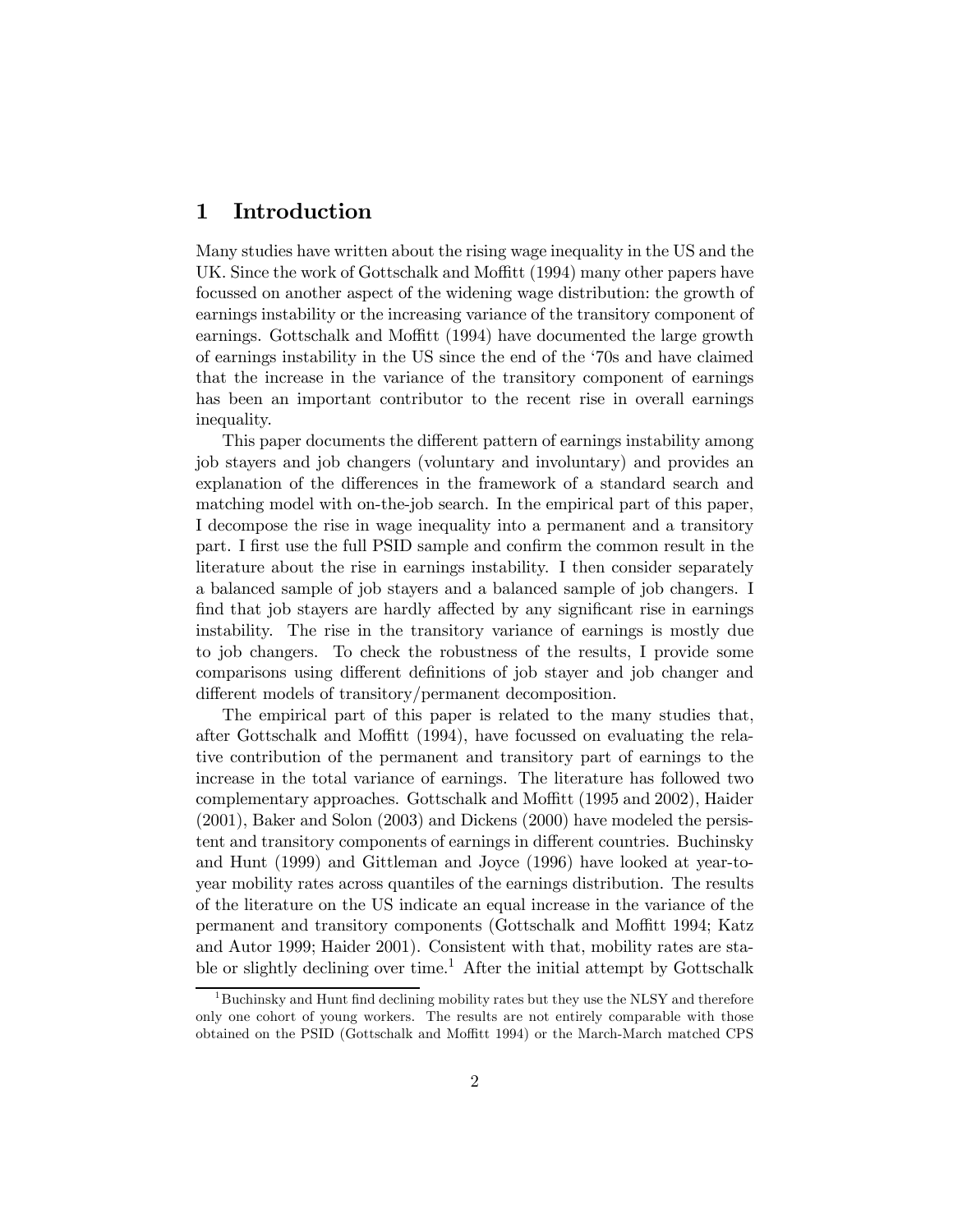and Moffitt (1994), nobody else has looked at the differences between job stayers and job changers. One notable exception is Huff-Stevens (2001). She focusses on the effect of involuntary displacement on earnings instability. She estimates variance component models separately on displaced and non-displaced workers and finds evidence that displacement substantially raises earnings instability for several years after job loss. Furthermore she finds that both the increased incidence and the increased cost of displacement contributed to the rise in earnings instability over the '80s. Unlike Huff-Stevens (2001), I focus on both voluntary and involuntary changes and I claim that one of the reasons why earnings instability rises more among job changers rather than job stayers is the increasing extent of on-the-job search.

#### 1.1 Motivation

While the pattern of increased earnings instability is now well established, little is known about the causes of this increased instability. Differences in earnings instability across stayers and changers may inform on the sources of the increase in the transitory component of earnings. The distinction between changers and stayers is important because they have different earnings dynamics. Different events are associated with the permanent and transitory component of earnings. Promotions within the job typically lead to permanent gains. Displacement has a permanent and a transitory component. After the initial wage loss, displaced workers gradually catch up over time until they reach a permanently lower wage level (Jacobson, LaLonde and Sullivan 1993). Temporary layoffs, overtime and performance pay typically lead to transitory variations. If the increased wage volatility affects only job changers, this means that the sources of volatility are to be found in between-job changes. If job stayers do not experience an increased wage volatility, this may suggest that the increase in inequality among job stayers is of a permanent nature and stayers are insulated from the increasing variance of transitory wage shocks.

A recent paper looks at transitory shocks to the wages of job stayers from the point of view of the provision of insurance within the firm. Using an Italian employer-employee matched dataset, Guiso, Pistaferri and Schivardi (2002) find that job stayers are well insulated from transitory shocks to the firm profits. They allow workers' wages to respond to both permanent and transitory shocks to the firm and find that firms provide full insurance to

files (Gittleman and Joyce 1996).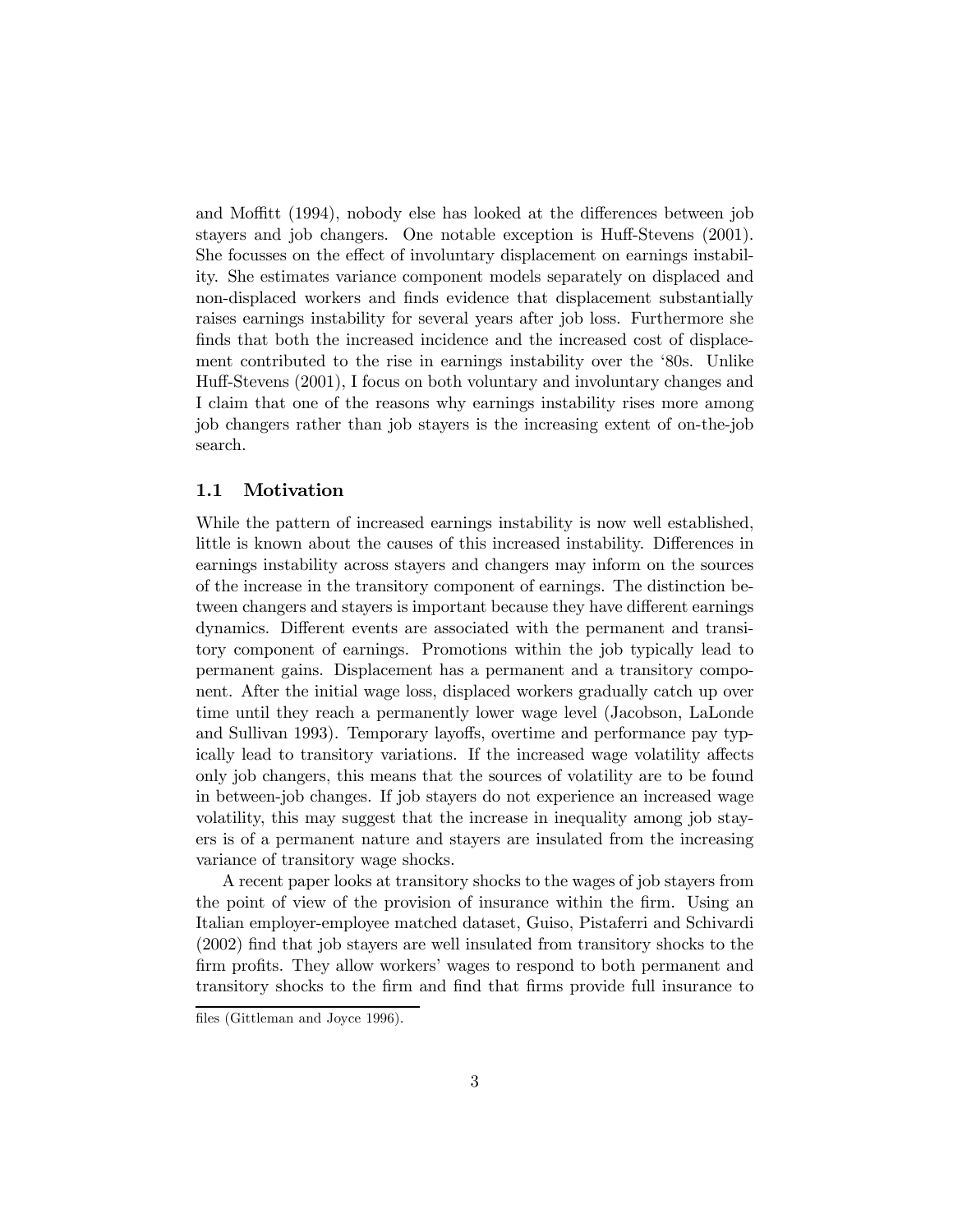transitory shocks and partial insurance to permanent shocks. Their results are obviously valid only for stayers. My results on PSID data seem to be consistent with theirs.

The distinction between different patterns of instability for changers and stayers is also relevant in the context of different theories of wage inequality and unemployment. The increase in earnings instability in the labor market is at the basis of Ljungqvist and Sargent's (1998) theory of the different evolution of unemployment in the US and EU. That theory has clear implications about earnings instability of job stayers and job changers that have not been verified with the empirical evidence. Ljungqvist and Sargent (1998) model earnings instability in the labor market (which they call turbulence) as the probability of skill depreciation for workers who separate from an employment relationship. In their view, an increase in turbulence is equivalent to an increase in the average skill depreciation after job loss. They claim that the increase in European unemployment is a consequence of the interaction of more turbulence and generous unemployment benefits. The rise in turbulence increases the fraction of unemployed workers entitled to high unemployment benefits, this raises the reservation wage and causes unemployment. The results in Ljungqvist and Sargent (1998) depend on the assumption that the increase in earnings instability is only limited to involuntary layoffs. Den Haan, Haefke and Ramey (2002) show that the same mechanism of Ljungqvist and Sargent, applied to a matching model, does not work if voluntary quits are subject to the same probability of skill loss.

In the wage inequality literature, the causes of the increase in earnings instability are not yet well understood. The evidence on the rising variance of the temporary component of earnings is at odds with models of within-group wage inequality that rely exclusively on ex-ante differences in unobserved permanent ability. If within-group wage inequality were due only to the rising returns to unobserved ability, this would be reflected only in the rise of the permanent variance of individual earnings with no effect on the transitory variance. Violante (2002) builds a model of residual wage inequality with the purpose of reconciling the theory with the evidence that increasing residual wage inequality reflects increased earnings instability. Unlike previous models of residual wage inequality, his model is not based on ex-ante differences in ability. In his model the increase in residual wage inequality (and earnings instability) is due to an acceleration in technical change that reduces workers' capacity to transfer skills from old to new machines. In his model the increase in earnings instability is common across job stayers and job changers. The evidence presented in this paper regard-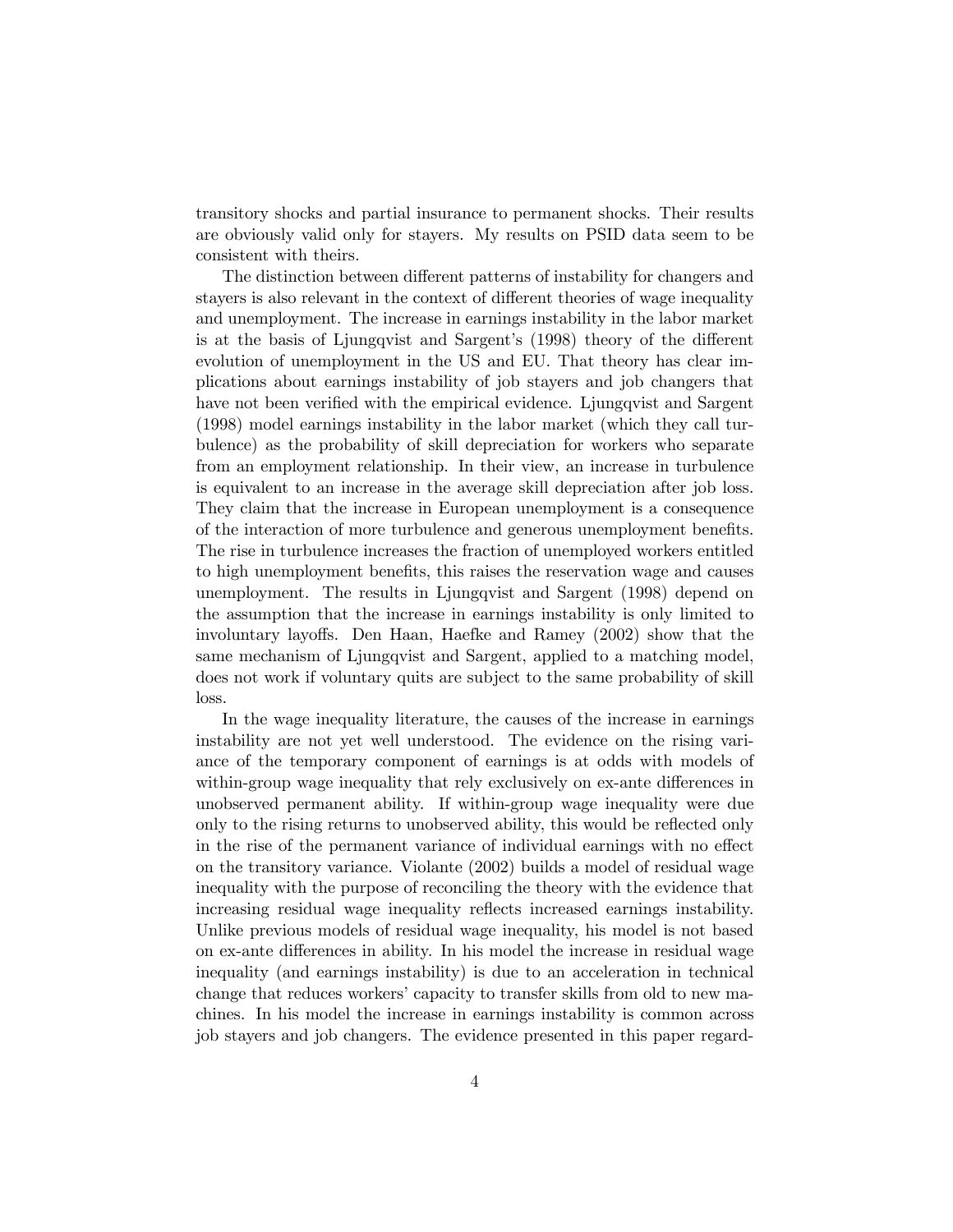ing earnings instability of job stayers and job changers sheds further light on the possible sources of the increase in instability.

#### 1.2 Overview of the Theory

In the theoretical part of this paper I illustrate the mechanism that may insulate job stayers from the increase in earnings instability. I use a search and matching model with on-the-job search by Pissarides (2000). Although the original model was intended to study unemployment, I use it to describe differences in transitory wage inequality across stayers and changers in the face of an increase in the overall variance of transitory shocks. The model has two appealing properties: the first is that individuals are ex-ante identical and wages are affected only by transitory shocks and not by permanent differences across individuals, the second is that wages of job stayers and job changers are different. These two characteristics make the model appropriate to study the distribution of the transitory component of wages separately across stayers and changers when the overall distribution of the transitory shocks is subject to a mean-preserving spread. This model has nothing to say about the variance of the permanent component of earnings.

In the model, identical individuals are matched to jobs with different transitory productivities. In every instant each job is hit at the Poisson rate  $\lambda$  by a transitory productivity shock  $x \rightsquigarrow G(x)$ . This shock is transitory since it arrives at the Poisson rate  $\lambda$  and every x' is independent from the previous  $x$ . Wages are affected by the transitory shock because they are renegotiated after the realization of the shock. In a search and matching model with on-the-job search, both the unemployed and part of the employed search for new jobs. Wages of on-the-job seekers and non-seekers are different since there is perfect information and on-the-job seekers must compensate the firm in anticipation of the likely event of job change. On-the-job seekers are job changers with a probability given by the matching function. All non-seekers and those seekers who do not find a new match are job stayers.

A mean-preserving spread of the distribution  $G(x)$  formalizes an increase in the variance of the transitory component of wages, i.e. the increase in overall earnings instability. The mean-preserving spread has the effect of increasing the range of productivities over which workers seek on the job, and reducing the range of productivities over which workers decide not to seek and stay in the same job. As a result, the variance of wages across job changers is increased after the mean-preserving spread. However, the effect on the variance across job stayers is ambiguous. The ambiguity for job stayers comes from the fact that although the total proportion of em-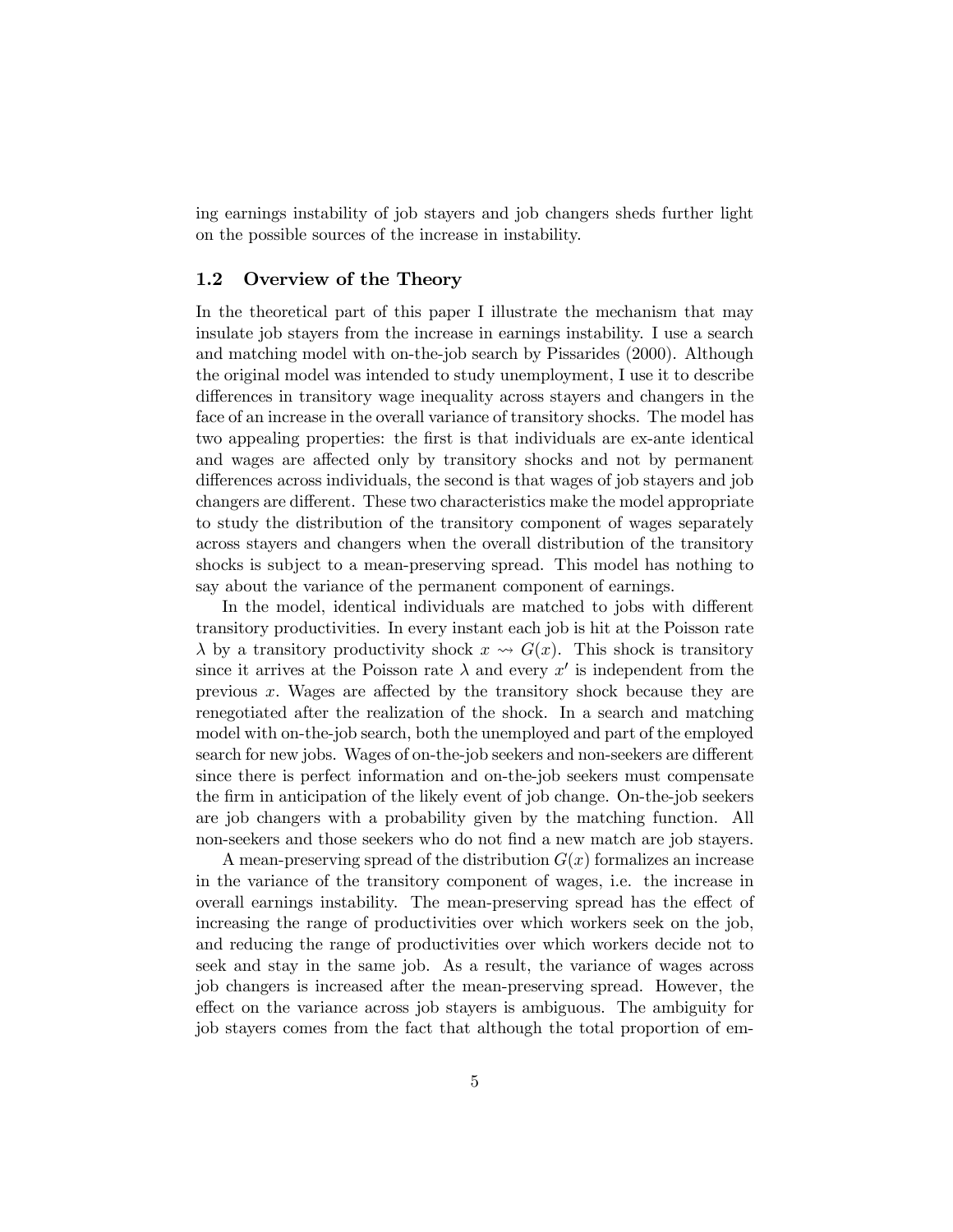ployed job stayers is reduced, their composition between non-seekers and seekers who did not find a job may change. While non-seekers have a lower wage variance after the mean-preserving spread, job seekers have a higher variance.

The model illustrates the evidence shown in the empirical part of the paper that indicates that the increase in earnings instability affects changers rather than stayers. This model is based on the increase in the number of job seekers following a mean-preserving spread of the distribution of transitory productivity shocks. This is of course only one of the possible explanations of the difference between stayers and changers in terms of wage instability, the other being internal labor markets that protect the wages of "insiders" from transitory shocks.

The rest of the paper proceeds as follows. In section 2 I describe the data and the sample of job stayers and job changers. Section 3 illustrates the statistical model and the estimation technique. In section 4 I discuss the results. Section 5 presents a simple model to interpret the evidence and section 6 provides the conclusion.

#### 2 Wage Data of Job Stayers and Job Changers

The objective of the empirical exercise is to quantify the relative importance of permanent and transitory shocks to earnings of job stayers and job changers. In particular the aim is to verify whether the increase in earnings instability affects stayers and changers in the same fashion. To do so I proceed in three steps. First, I split the full sample of individuals into job stayers and job changers. Second, I fit a statistical model of the permanent and transitory component of earnings to the full sample of individuals, disregarding the difference between job stayers and job changers. Third, I fit the same model separately on a sample of job stayers and on a sample of job changers. I compare the results obtained on job stayers and on job changers to the results obtained on the full sample.

#### 2.1 Sample Selection

The data source is the PSID, a longitudinal survey which follows a sample of US households. Approximately 5,000 households were interviewed in the initial year of the survey, including a core sample of about 3,000 households and a supplementary low-income (SEO) sample of around 2,000 households. At the interview date each year, the head of household is asked about annual labor earnings and hours worked in the previous year. I use data from 1970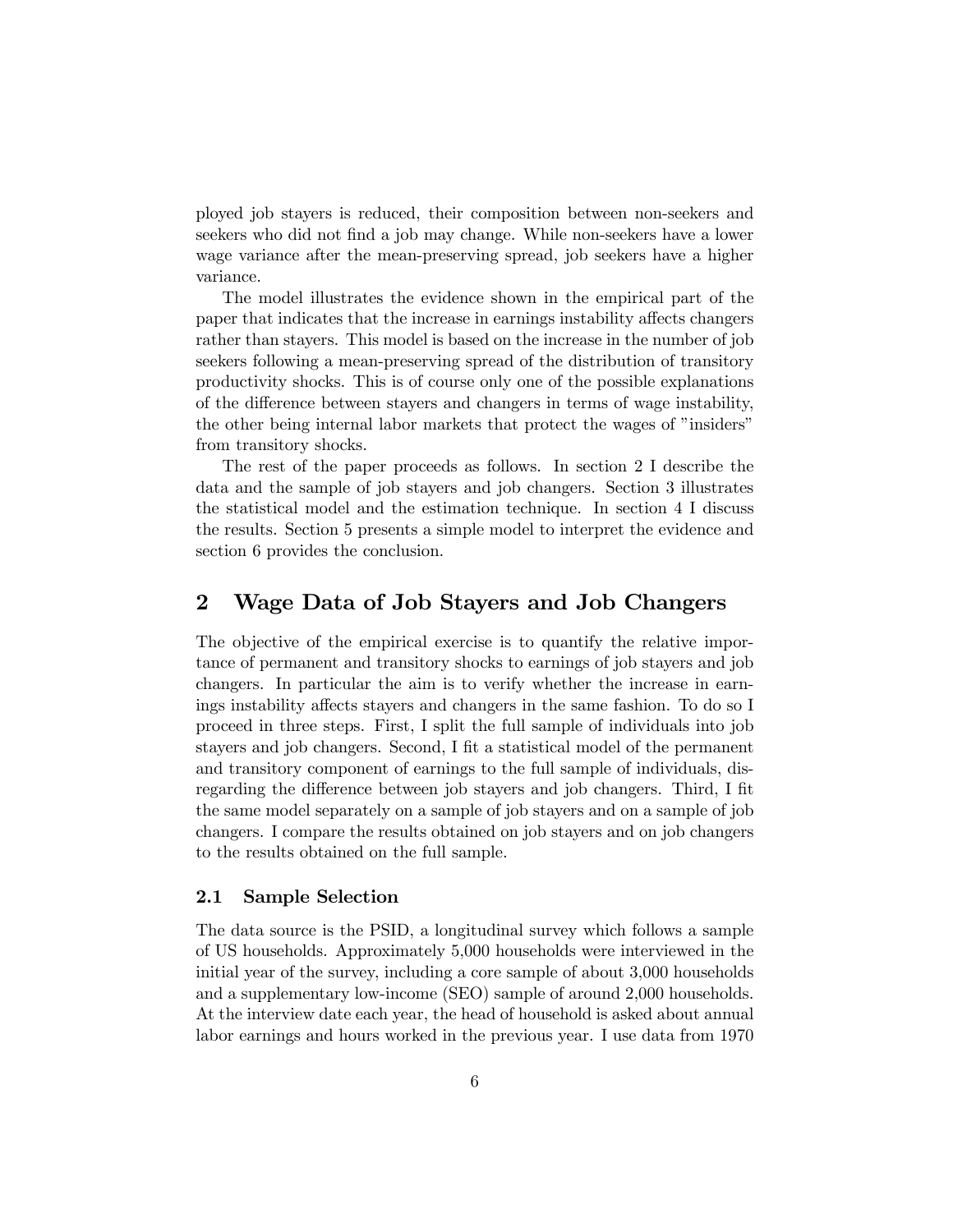to 1992. The earnings information therefore applies to years 1969 to 1991. I restrict the sample to male heads of household between the age of 20 and 59 who are not students or self employed at the time of the survey. To control for outliers, I exclude those who worked less than 520 hours and those who worked more than 5096 hours. I also exclude those whose earnings are top coded and those whose nominal wage is less than half the national minimum wage. The SEO sample is excluded. This selection process gives a final sample of 37,699 individual/year observations. In the course of this paper, I use log real hourly wages. The hourly wage is defined as the ratio of annual labor earnings to hours of work deflated by the CPI. The real wage is expressed in terms of 1991 dollars.

#### 2.2 Definition of Stayers and Changers

Identifying a job separation in the PSID is a difficult task since the survey does not contain employers' codes. Typically, in addition to the question on the "current employment status", two questions are used: one asking the number of "months with the current employer", the other asking the "reason for separation from previous employer". I identify a separation on the basis of the information on tenure with the current employer. In the section where I check the robustness of my results, I also use a definition of job change on the basis of the "reason for separation" question.

The question regarding tenure in the PSID underwent numerous changes in the course of twenty years.<sup>2</sup> From 1970 to 1975 the question regarding tenure with the current employer is expressed in years brackets. In 1976-77 and between 1981 and 1992 tenure with the current employer is expressed in months. In 1978 the question was asked only to those under age 45. In 1979 and 1980 the information regarding tenure is missing. Furthermore, in 1984 there was a change in the tenure question. Until 1983 workers were asked how long they had been working for the present employer. After 1983 the question asked the total time they had been working for the current employer, implying that workers with more than one spell of employment with the same employer would respond differently before and after 1983. According to Gottschalk and Moffitt (1999), this change in the question does not affect their results on job separations.

A job changer is everybody with less than one year of tenure before 1976. The change in the measurement of tenure in 1976 requires a change in the definition of job changers. After 1976 a job changer is defined if "months

<sup>&</sup>lt;sup>2</sup>See the Appendix in Polsky (1999) for the exact wording of the question over time.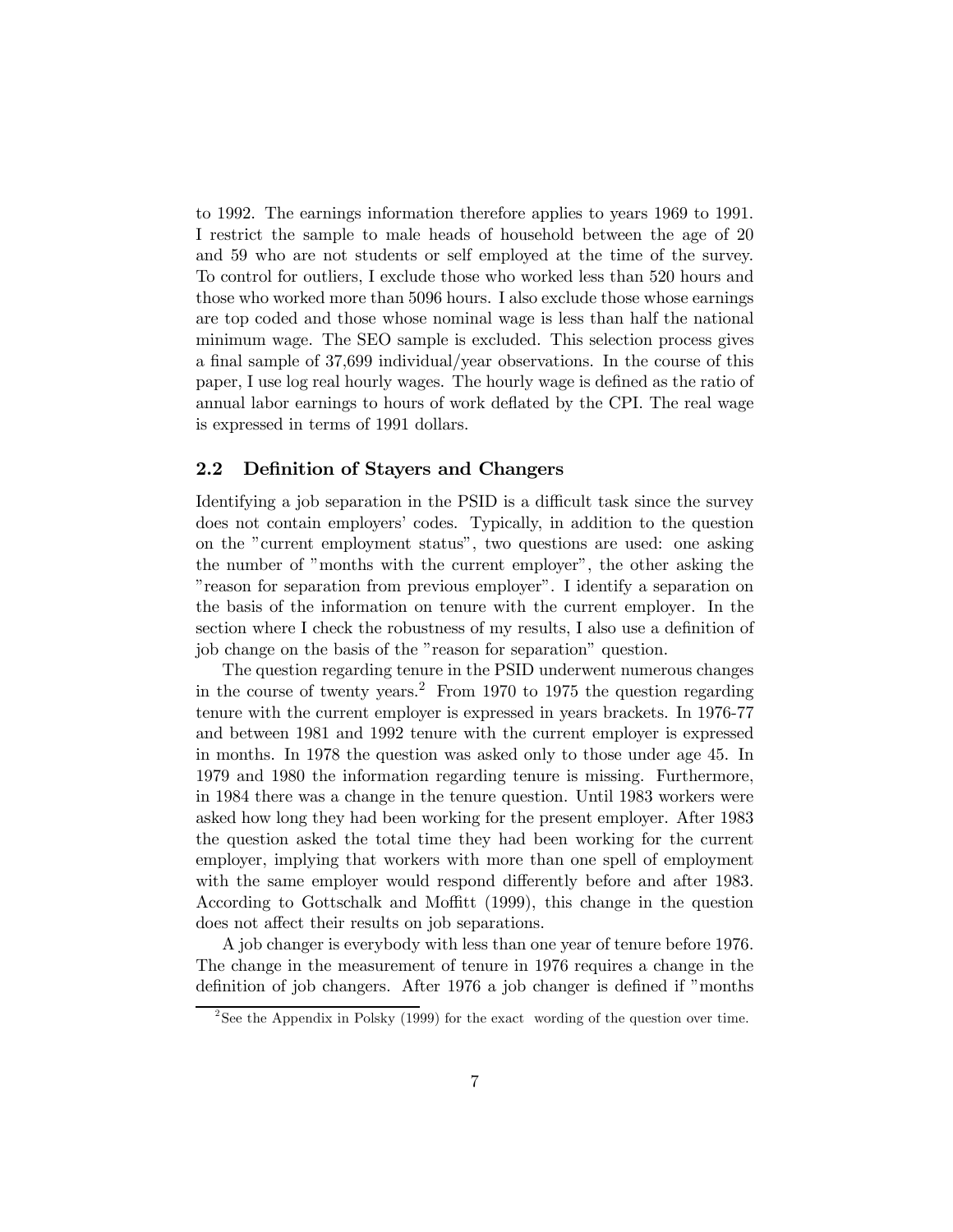with current employer" at the time of the interview is less than twelve. All individuals who are unemployed in the current year are classified as job changers. All other individuals in the sample are job stayers.

It must be made clear that identifying the effects of job change on earnings in the PSID is complicated by the fact that earnings are measured on an annual basis. The change in earnings for job changers cannot be exactly measured since the earnings during the year of the job change are a mixture of the earnings from the old and the new job. Although this issue is obviously very important in a cross-sectional study of the effects of job change on earnings, it should be less relevant in a time series study that compares the effects over time.

#### 2.3 The Samples of Job Stayers and Job Changers

To identify the effect of shocks on job stayers I build two balanced samples of stayers at the beginning and at the end of the period. I divide the PSID in two periods: 1970-1980 and 1981-1992. Job stayers are defined over the periods 1970-1977 and 1981-1992 since there is no information on tenure from 1978 to 1980. A stayer is anybody who satisfies the definition of stayer for all years in the period 1970-1977 or 1981-1992. There are 412 stayers in the years 1970-1977 and 359 stayers in the years 1981-1992.

The choice of a balanced sample is due to the fact that the identification of the permanent and transitory component of income requires the use of longitudinal data. To identify the effects of a permanent or a transitory wage shock on job stayers we must consider stayers throughout 1970-1977 and throughout 1981-1992. The choice of two separate balanced samples is due to sample size considerations and to the fact that the information on job tenure is interrupted between 1978 and 1980.

The same reasoning applies to job changers. I construct two balanced samples of job changers between 1970-1977 and between 1981-1992. A changer in each of the two balanced samples is anybody who has positive hourly wages in each year and has been classified as a job changer at least once during that period. There are 269 job changers in the period 1970-1977 and 321 job changers in the period 1981-1992.

#### 2.4 Descriptive Statistics

Table 1 shows the descriptive statistics for the full sample of individuals, the changers in each year  $t$ , the stayers in each year  $t$  and the two balanced samples of stayers and changers in 1970-1977 and 1981-1992. The infor-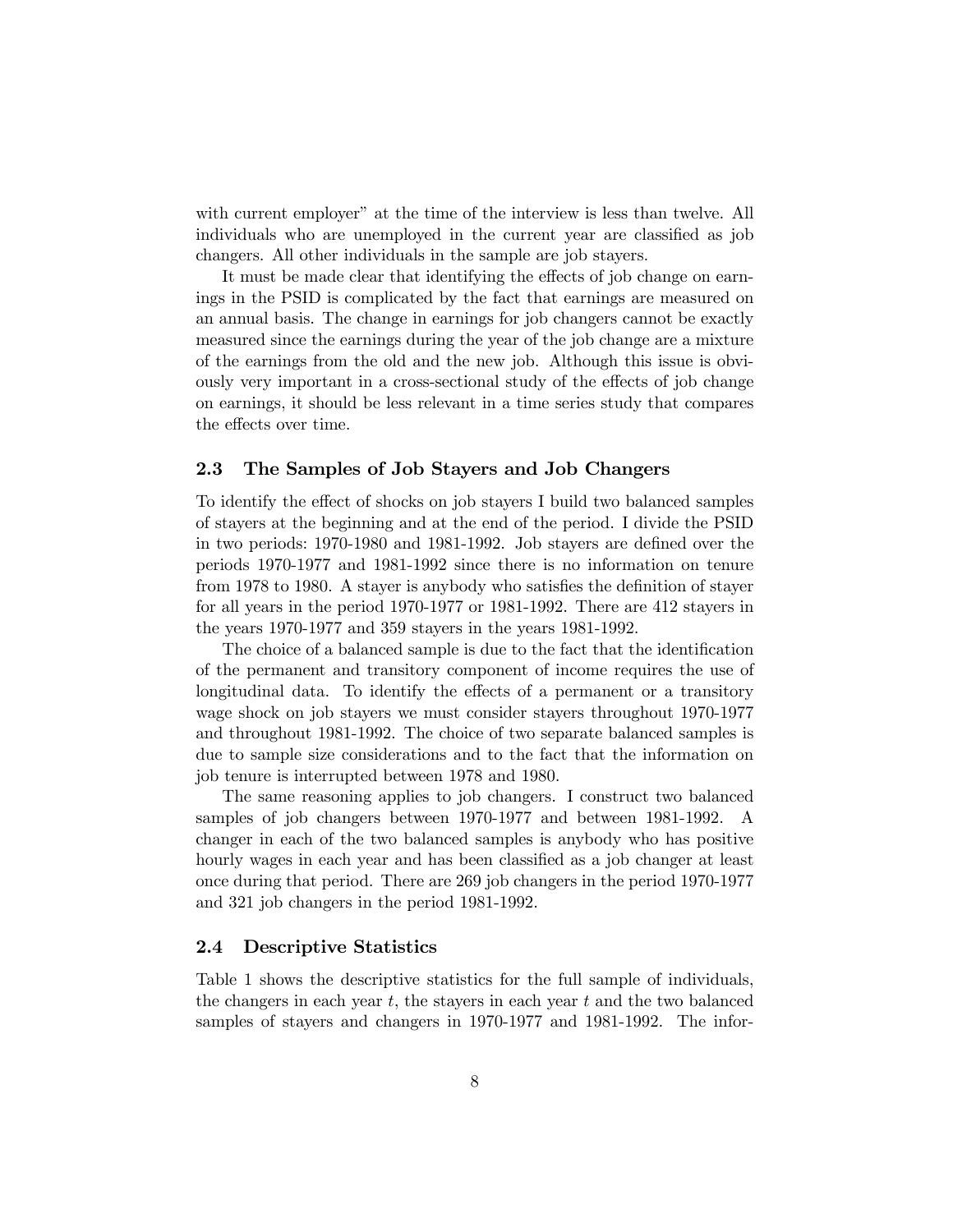|      |                        |      |           |         |                           |      | <b>Balanced</b> |             | <b>Balanced</b>           |     |
|------|------------------------|------|-----------|---------|---------------------------|------|-----------------|-------------|---------------------------|-----|
|      |                        |      |           |         |                           |      | Sample          |             | Sample                    |     |
| Year | <b>Full Sample</b>     |      | Changers  |         | Stayers                   |      | Changers        |             | <b>Stayers</b>            |     |
|      | $\bar{\mathbf{V}}$ ar. |      | Var.      |         | $\overline{\text{Var}}$ . |      | Var.            |             | $\overline{\text{Var}}$ . |     |
|      | $\log(w)$              | N    | $\log(w)$ | N       | $\log(w)$                 | N    | $\log(w)$       | $\mathbf N$ | $\log(w)$                 | N   |
|      |                        |      |           |         |                           |      |                 |             |                           |     |
| 1970 | 0.197                  | 1257 | 0.226     | 182     | 0.187                     | 1075 | 0.187           | 269         | 0.134                     | 412 |
| 1971 | 0.221                  | 1310 | 0.257     | 222     | 0.205                     | 1088 | 0.154           | 269         | 0.137                     | 412 |
| 1972 | 0.217                  | 1371 | 0.222     | 228     | 0.202                     | 1143 | 0.158           | 269         | 0.143                     | 412 |
| 1973 | 0.213                  | 1434 | 0.225     | 261     | 0.194                     | 1173 | 0.174           | 269         | 0.142                     | 412 |
| 1974 | 0.212                  | 1500 | 0.226     | 283     | 0.192                     | 1217 | 0.166           | 269         | 0.142                     | 412 |
| 1975 | 0.201                  | 1555 | 0.223     | 359     | 0.177                     | 1196 | 0.180           | 269         | 0.130                     | 412 |
| 1976 | 0.204                  | 1566 | 0.243     | 275     | 0.181                     | 1291 | 0.169           | 269         | 0.138                     | 412 |
| 1977 | 0.219                  | 1601 | 0.220     | 299     | 0.202                     | 1302 | 0.188           | 269         | 0.149                     | 412 |
| 1978 | 0.196                  | 1643 |           |         |                           |      |                 |             |                           |     |
| 1979 | 0.209                  | 1689 |           |         |                           |      |                 |             |                           |     |
| 1980 | 0.223                  | 1737 |           |         |                           |      |                 |             |                           |     |
| 1981 | 0.230                  | 1745 | 0.270     | 336     | 0.198                     | 1409 | 0.177           | 321         | 0.144                     | 359 |
| 1982 | 0.240                  | 1734 | 0.275     | 352     | 0.207                     | 1382 | 0.199           | 321         | 0.136                     | 359 |
| 1983 | 0.256                  | 1716 | 0.342     | 344     | 0.209                     | 1372 | 0.197           | 321         | 0.152                     | 359 |
| 1984 | 0.269                  | 1728 | 0.273     | 354     | 0.236                     | 1374 | 0.202           | 321         | 0.150                     | 359 |
| 1985 | 0.260                  | 1714 | 0.321     | 285     | 0.228                     | 1429 | 0.194           | 321         | 0.143                     | 359 |
| 1986 | 0.274                  | 1754 | 0.331     | 308     | 0.234                     | 1446 | 0.206           | 321         | 0.144                     | 359 |
| 1987 | 0.289                  | 1752 | 0.367     | 314     | 0.248                     | 1438 | 0.213           | 321         | 0.161                     | 359 |
| 1988 | 0.280                  | 1767 | 0.329     | $352\,$ | 0.241                     | 1415 | 0.215           | 321         | 0.165                     | 359 |
| 1989 | 0.291                  | 1773 | 0.303     | 328     | 0.260                     | 1445 | 0.238           | 321         | $\,0.162\,$               | 359 |
| 1990 | 0.276                  | 1776 | 0.266     | 345     | 0.248                     | 1431 | 0.236           | 321         | 0.165                     | 359 |
| 1991 | 0.291                  | 1793 | 0.331     | 304     | 0.257                     | 1489 | 0.234           | 321         | 0.161                     | 359 |
| 1992 | 0.293                  | 1784 | 0.346     | 315     | 0.260                     | 1469 | 0.236           | 321         | $0.155\,$                 | 359 |

Notes: The total number of individual/year observations is 37699. Wages are hourly wages computed as annual earnings divided by annual hours. Wages are expressed in 1991 dollars.

Table 1: PSID Sample Descriptive Statistics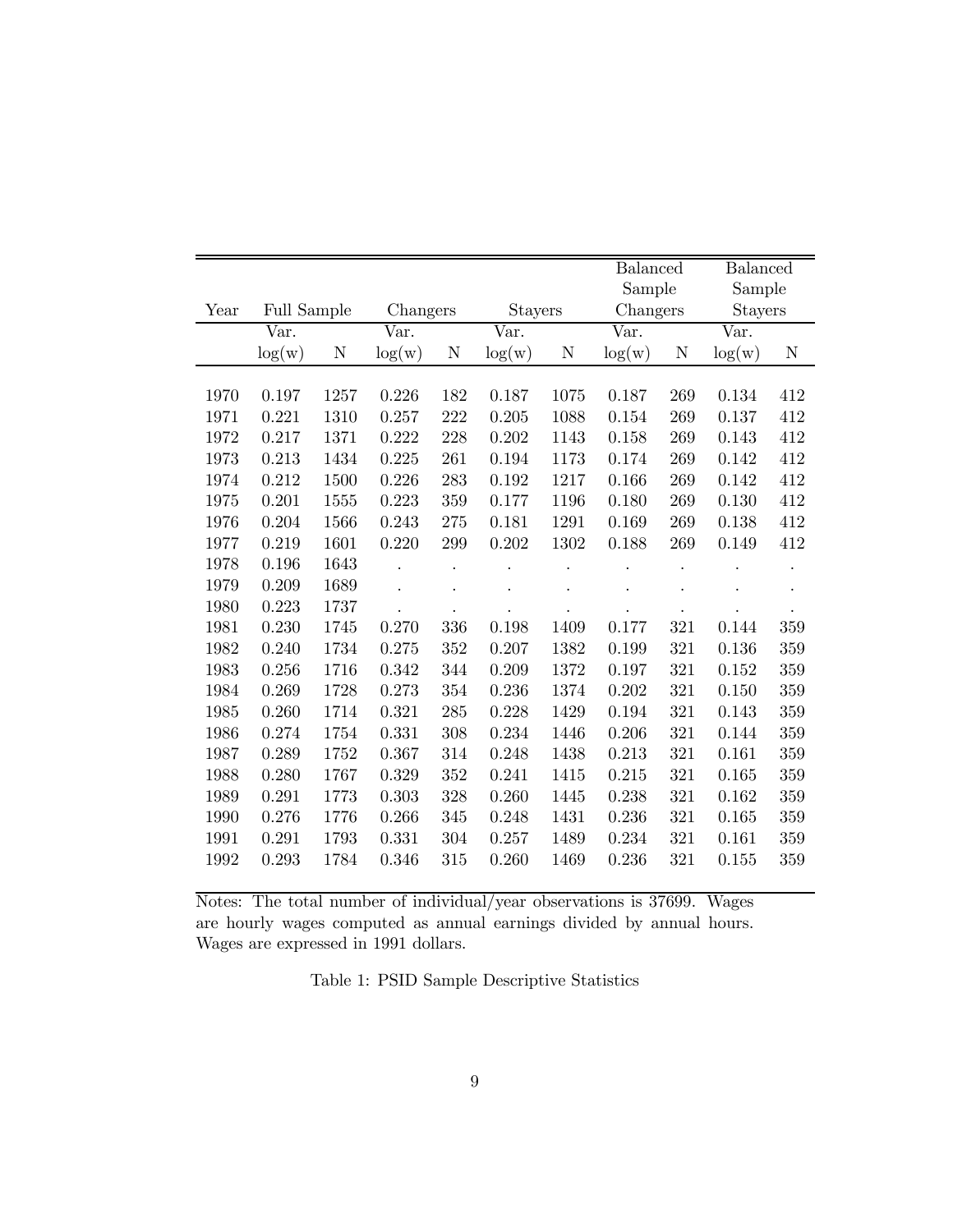

Figure 1: Variance of log hourly wages. Job stayers and job changers.

mation regarding tenure is missing in 1978, 1979 and 1980, therefore job changers and job stayers are not defined in those years. The proportion of job changers (unemployed and those with less than 12 month of tenure) is rather stable around 18% of the sample during the course of the panel. The cross-sectional log wage variance of the full sample increases by around 10 points between 1970 and 1992. The increase is concentrated in the 1980s and the log variance reaches its peak in 1992, the last year of the sample. These numbers and the timing of the increase are broadly consistent with the results reported in Katz and Autor (1999) on the CPS.

The different pattern of the log variance of wages of job stayers and job changers are shown in figure 1. In figure 1, I plot the variance of log real hourly wages for the whole sample, the stayers and the changers. The log wage variance across stayers goes from 0.18 in 1970 to 0.26 in 1992. The log wage variance across changers goes from 0.22 in 1970 to 0.34 in 1992. The timing of the increase is common across stayers and changers, the extent of the increase is different: job stayers see an increase in the log variance of wages of around 8 points from 1970 to 1992, job changers an increase of 12 points.

Changers and stayers also differ across observable characteristics such as age and education (not reported in table 1). Stayers are on average older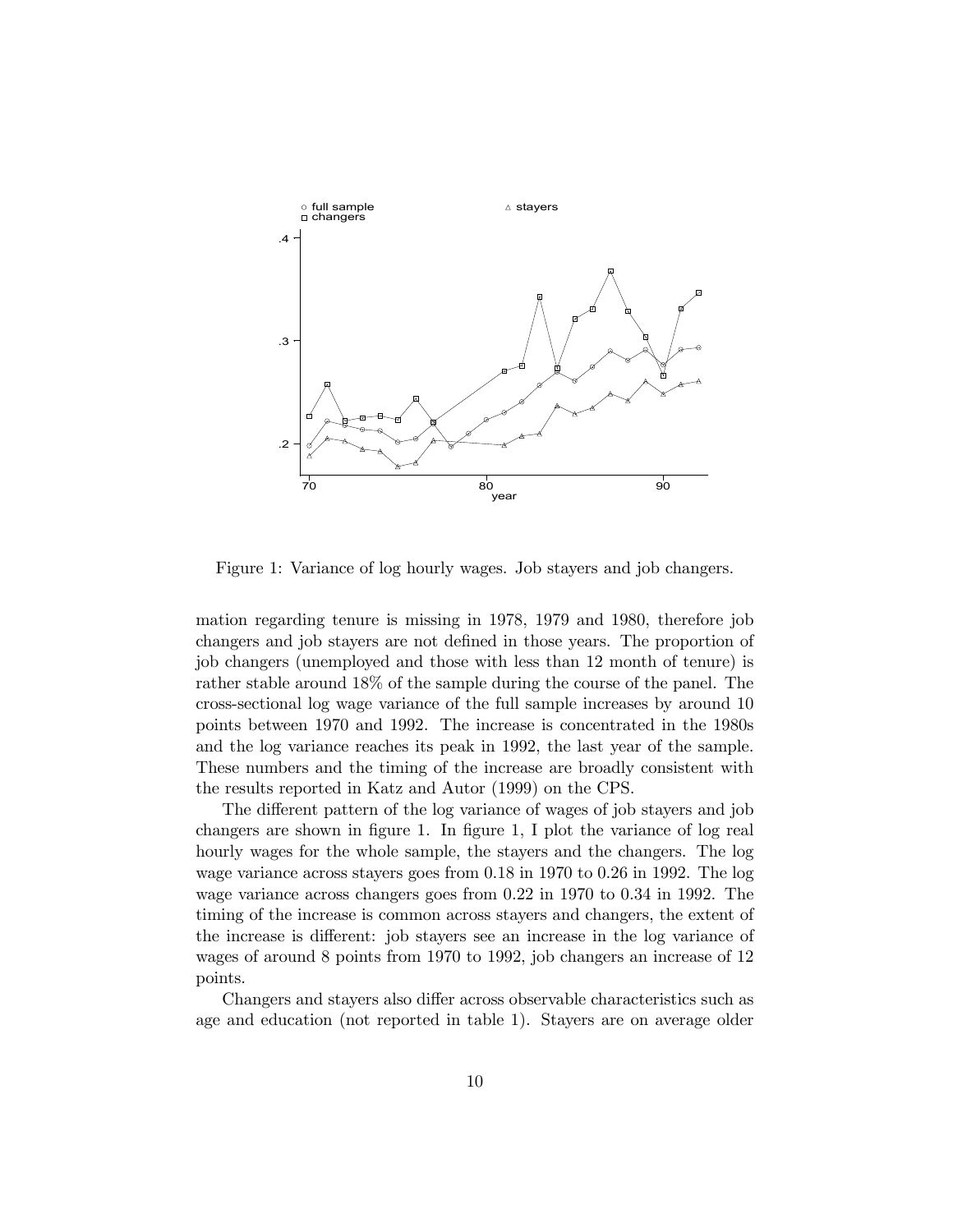and more educated than changers. The mean age across stayers is 37.7 years and the percentage of stayers with some college is 24.4%. The mean age across changers is 32.8 years, the percentage of changers with some college is 19.9%. These differences probably reflect the fact that the definition of changers also includes the unemployed.

Finally, the last four columns of table 1 show the descriptive statistics of the two balanced panels of job changers and of job stayers. In the following two paragraphs, I compare the wage statistics of the balanced samples of job stayers (changers) to the sample of all job stayers (changers). I claim that the balanced samples of stayers (changers) are sufficiently similar to the full samples of job stayers (changers).

The two balanced panels of stayers are a restricted sample of individuals who have tenure of more than 12 months in all years from 1970 to 1977 and from 1981 to 1992. There are 412 stayers in the years 1970-1977 and 359 stayers in the years 1981-1992. The log wage variance across the 412 stayers of the balanced panel goes from 0.134 in 1970 to 0.149 in 1977. The log wage variance in the sample of all stayers in  $t$  goes form 0.187 in 1970 to 0.202 in 1977. The log variance of wages in the balanced sample of stayers is unsurprisingly lower than in the sample of all stayers, the extent of the increase is similar. The same comparison can be made between the 359 job stayers of the balanced panel 1981-1992 and the full sample of stayers in the same period. The log wage variance across the full sample of stayers goes form 0.198 in 1981 to 0.260 in 1992. The log wage variance across the 359 stayers of the balanced panel 1981-1992 goes from 0.144 in 1981 to 0.155 in 1992. The lowest and the highest wage variance in the balanced sample of stayers is 0.136 in 1982 and 0.165 in 1990. The variance of log wages across the 359 stayers in the balanced sample is lower than in the full sample. Although the extent of the increase in the log variance of wages is also lower than in the full sample of stayers, it is still a sizeable 3 log points (or about 21%) from the value of 0.136 in 1982 to 0.165 in 1990.

The two balanced samples of job changers include those individuals who have been classified as job changers at least once in the period 1970-1977 or 1981-1992. There are 269 job changers in the years 1970-1977 and 321 job changers in the years 1981-1992. The log wage variance across the 269 job changers in the balanced sample goes from 0.187 in 1970 to 0.188 in 1977. The log wage variance across the full sample of changers goes form 0.226 in 1970 to 0.220 in 1977. Like in the case of job stayers, the wage variance in the balanced sample is lower than in the full sample of changers. However, the pattern of the log wage variance is similarly stable during the period 1970-1977 in both samples. In the period 1981-1992, the log wage variance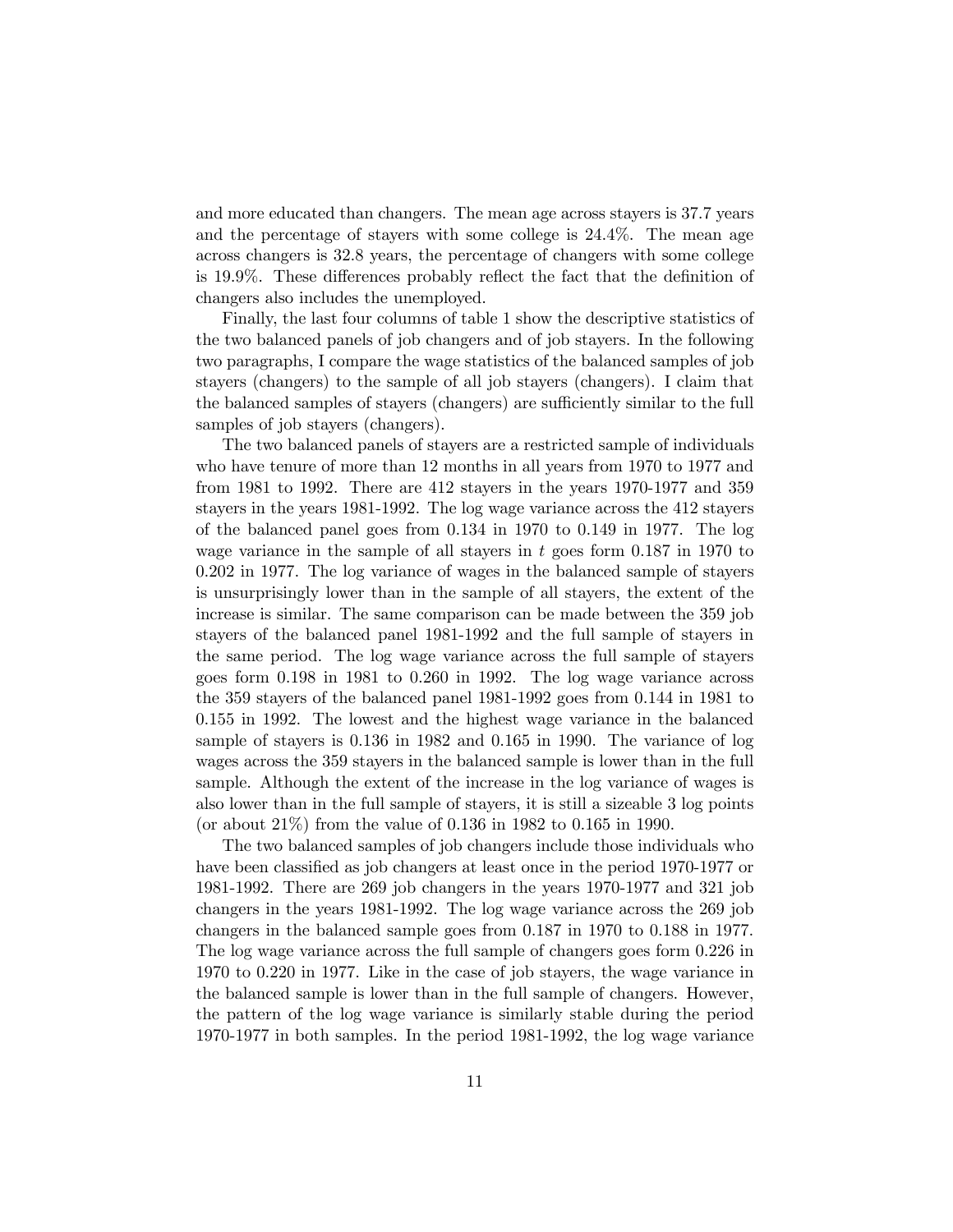across the 321 job changers of the balanced sample increases from 0.177 in 1981 to 0.236 in 1992 or 33%. Similarly the log wage variance in the full sample of changers increases by 28%, from 0.270 in 1970 to 0.346 in 1992.

I will base my conclusions on earnings instability of stayers on the results obtained on the 412 stayers in the balanced panel 1970-1977 and on the 359 stayers in the balanced panel 1981-1992. The same reasoning applies to job changers. The results on earnings instability of job changers are based on the balanced samples of 269 job changers in 1970-1977 and of 312 job changers in 1981-1992. The balanced panels of stayers (changers) are two very selected samples of individuals. However I argue that they still maintain a sufficient similarity with the broader sample of stayers (changers) and that this selection is necessary to assess the effect of permanent and transitory shocks to wages of job stayers and job changers.

#### 3 Statistical Model

I start by running the following first-stage regression:

$$
w_{it} = \alpha_t + X_{it}\beta_t + y_{it} \tag{1}
$$

 $w_{it}$  denotes the log hourly wage for individual i at time t.  $\alpha_t$  is a set of year dummies to control for fluctuations in aggregate wages.  $X_{it}$  contains a quadratic in experience. The parameter vector  $\beta_t$  is allowed to change by year since the returns to experience have increased during the sample period.  $y_{it}$  is the residual from which I identify the permanent and transitory component.

I estimate one of the most popular models of permanent/transitory variance decomposition. This model has been estimated by Gottschalk and Moffitt (1995 and 2002) on PSID data and by Dickens (2000) on UK data. The model allows for an individual effect  $\mu_{it}$  and for a transitory shock  $v_{it}$ . The two components are orthogonal to each other and are allowed to vary by time with the respective loading factors  $\phi_t$  and  $\pi_t$ :

$$
y_{it} = \phi_t \mu_{it} + \pi_t v_{it} \tag{2}
$$

 $\mu_{it}$  is a Random Walk  $\mu_{it} = \mu_{it-1} + \eta_{it}$  with initial variance  $\sigma_{\mu}^2$  and  $\eta_{it} \rightarrow \dot{i}id(0, \sigma_{\eta}^2)^3$ . The individual effect is modelled as a Random Walk to

 $^{3}\mu_{it}$  could be made vary by age to reflect life-cycle effects in the wage variance. For simplicity purposes I prefer this specification.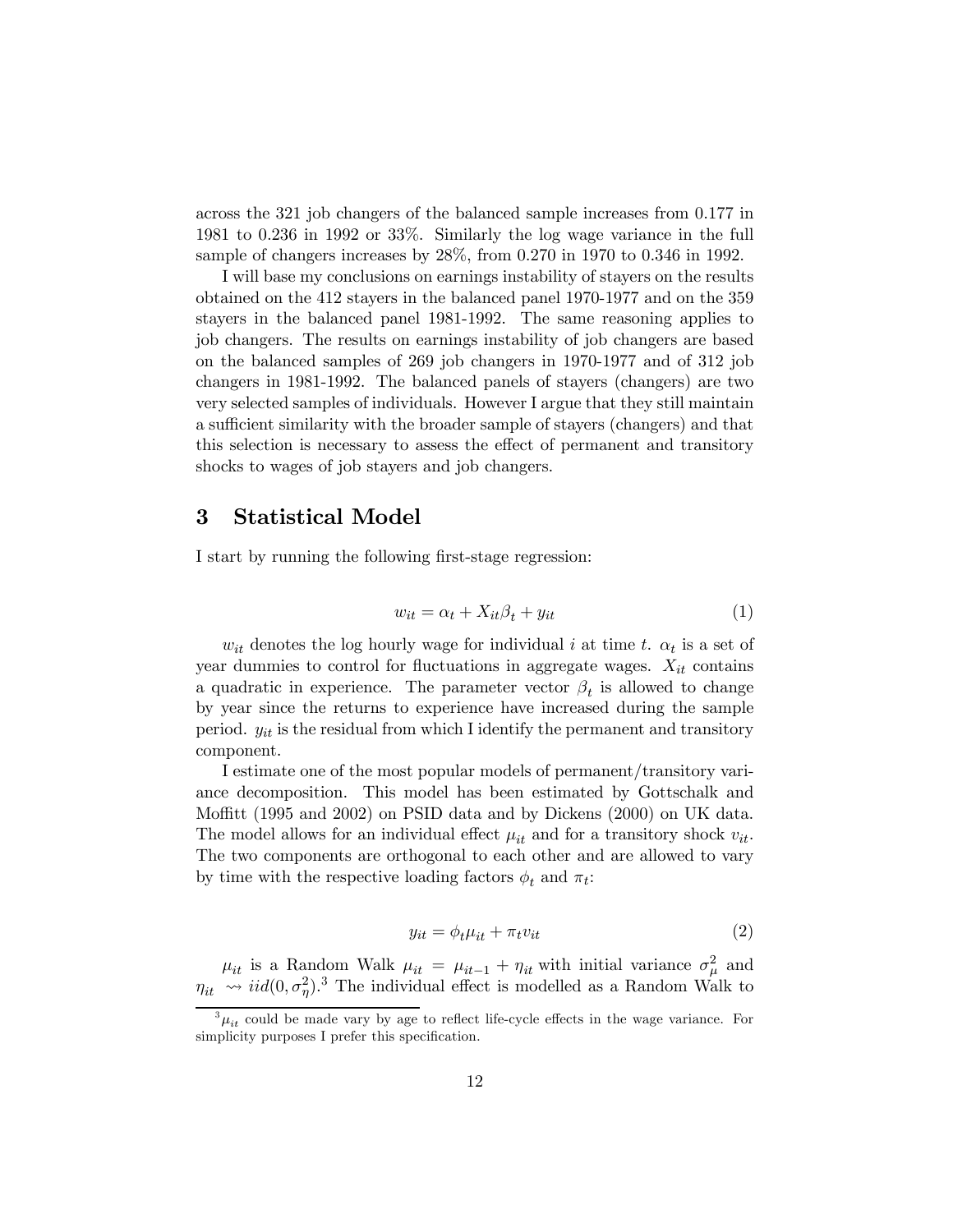allow for non-stationarity of wages. The individual effect will also capture individual permanent characteristics such as "ability" and education. The time-varying loading factor  $\phi_t$  will reflect the changing market returns to education and unobserved skills.  $v_{it}$  is an AR(1) process:  $v_{it} = \rho v_{it-1} + \epsilon_{it}$ where  $\epsilon_{it} \sim \text{iid}(0, \sigma_{\epsilon}^2)$  is white noise. The AR(1) process is the most appropriate model of the autocovariance structure of wages which shows a large drop at the first lag and then a decline at a geometric rate.<sup>4</sup>  $v_{it}$  will also incorporate measurement error in wages, but this fact should not be of immediate concern unless the importance of measurement error were changing over time.

The entries of the theoretical covariance matrix are:

$$
var(y_{it}) = \phi_t^2(\sigma_\mu^2 + t\sigma_\eta^2) + \pi_t^2 \frac{\sigma_\epsilon^2}{1 - \rho^2}
$$
  

$$
cov(y_{it}, y_{it-s}) = \phi_t \phi_{t-s} [\sigma_\mu^2 + (t-s)\sigma_\eta^2] + \pi_t \pi_{t-s} \rho^s \frac{\sigma_\epsilon^2}{1 - \rho^2}
$$

Since I am mostly interested in the long run changes in earnings instability, I smooth the time dummies  $\phi_t$ ,  $\pi_t$  to third order polynomials in time:

$$
\phi_t = 1 + \sum_{j=1}^3 \phi_j (t-1)^j
$$
 and  $\pi_t = 1 + \sum_{j=1}^3 \pi_j (t-1)^j$ 

I estimate this model both on the full unbalanced panel of individuals and separately on the two balanced panels of job stayers and job changers.

#### 3.1 Estimation

I fit the sample covariance structure of log (residual) hourly wages to the covariance structure implied by model 2 using a minimum distance estimator. The basic unit of data for each individual is the vector of estimated mean-zero residuals from regression 1:

$$
y_i = \begin{pmatrix} \widehat{y}_{i1} \\ \vdots \\ \widehat{y}_{iT} \end{pmatrix} \tag{3}
$$

<sup>&</sup>lt;sup>4</sup>The sample covariance structure of wages in the PSID has been studied by many in the literature. The covariance structure of wages in this sample is similar to the one obtained by Gottshalk and Moffitt (1995) and Haider (2001) and is available upon request.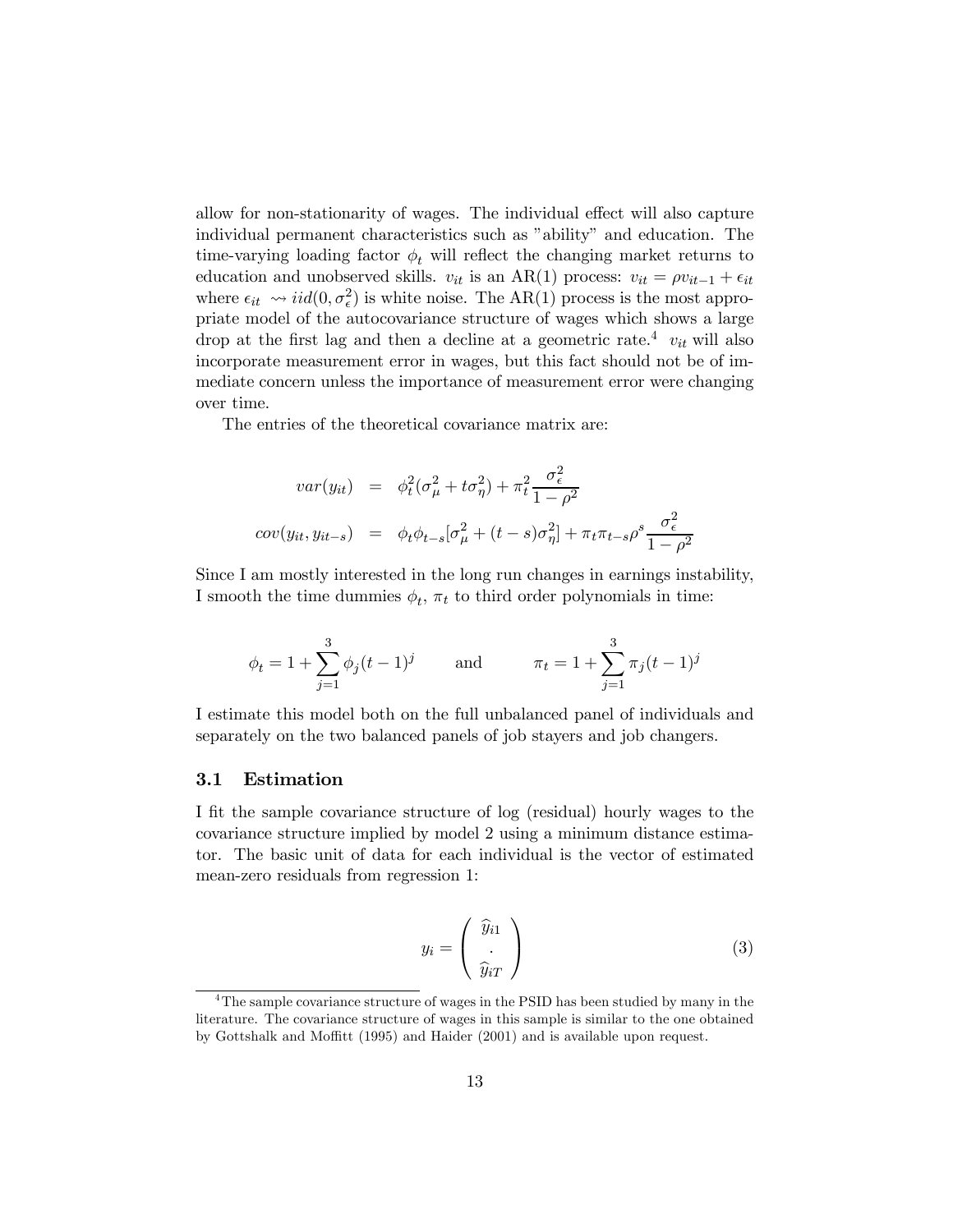where  $T$  is the total length of the panel. For the full sample panel of individuals  $T = 23$ . The full sample of individuals constitutes an unbalanced panel therefore some entries of the vector 3 are missing for some individuals in some years.

The empirical covariance matrix of log residual wages is given by:  $C =$  $\frac{\sum_{i=1}^{n} \hat{y}_i \hat{y}'_i}{I}$  where n is the number of individuals. Since the panel is unbalanced, not all individuals contribute to each entry of  $C$ . To keep this into account, I define for each individual i a vector  $d_i$  of dimension  $(T \times 1)$  of indicator variables. Each indicator variable is equal 1 if  $\hat{y}_{it}$  is non missing and 0 otherwise.  $I = \sum_{i=1}^{n} d_i d_i'$  is the denominator of C.

In the paper I estimate a model of  $C$ . Let  $m$  be the vector of the distinct elements of C which contains  $T(T+1)/2$  elements. To estimate the model in equation 2 I minimize:

$$
\min_b[m - f(b)]'A[m - f(b)]
$$

where  $A$  is the identity matrix and  $f(b)$  is the theoretical covariance matrix implied by model 2. Under some general conditions the estimator  $b$  has asymptotic distribution  $\sqrt{N(b - b)} \sim N(0, \Omega)$ . The variance matrix  $\Omega =$  $(G'G)^{-1}G'VG(G'G)^{-1}$  can be estimated with the empirical counterpart of the gradient matrix  $G = \frac{\delta f(b)}{\delta b}$  and of  $V = [m - f(b)][m - f(b)]'$ .

I estimate the model 2 on the full sample and then separately on the two balanced panels of stayers and changers. Stayers and changers are defined in the periods 1970-1977 and 1981-1992. Therefore  $T=8$  for the period between 1970 and 1977 and  $T=12$  for the period between 1981 and 1992. The two panels of stayers and changers are balanced therefore in this case the covariance matrix is simply  $C = \frac{\sum_{i=1}^{n} \hat{y}_i \hat{y}'_i}{n}$ .

#### 4 Results

All the tables and the figures regarding the estimation results are reported in the Appendix. Table 2 shows the results of estimating model 2 on the full unbalanced sample of individuals from 1970 to 1992. Figure 2 shows the log variance of the residuals of the first-stage equation 1 and the fit of the model. The results of the variance decomposition are plotted in figure 3. The largest component is the permanent component but the relative contribution of the two components changes over time. The permanent component seems to decline in the 1970s in correspondence with the declining education premium. Consistent with the previous literature on the PSID, the rise in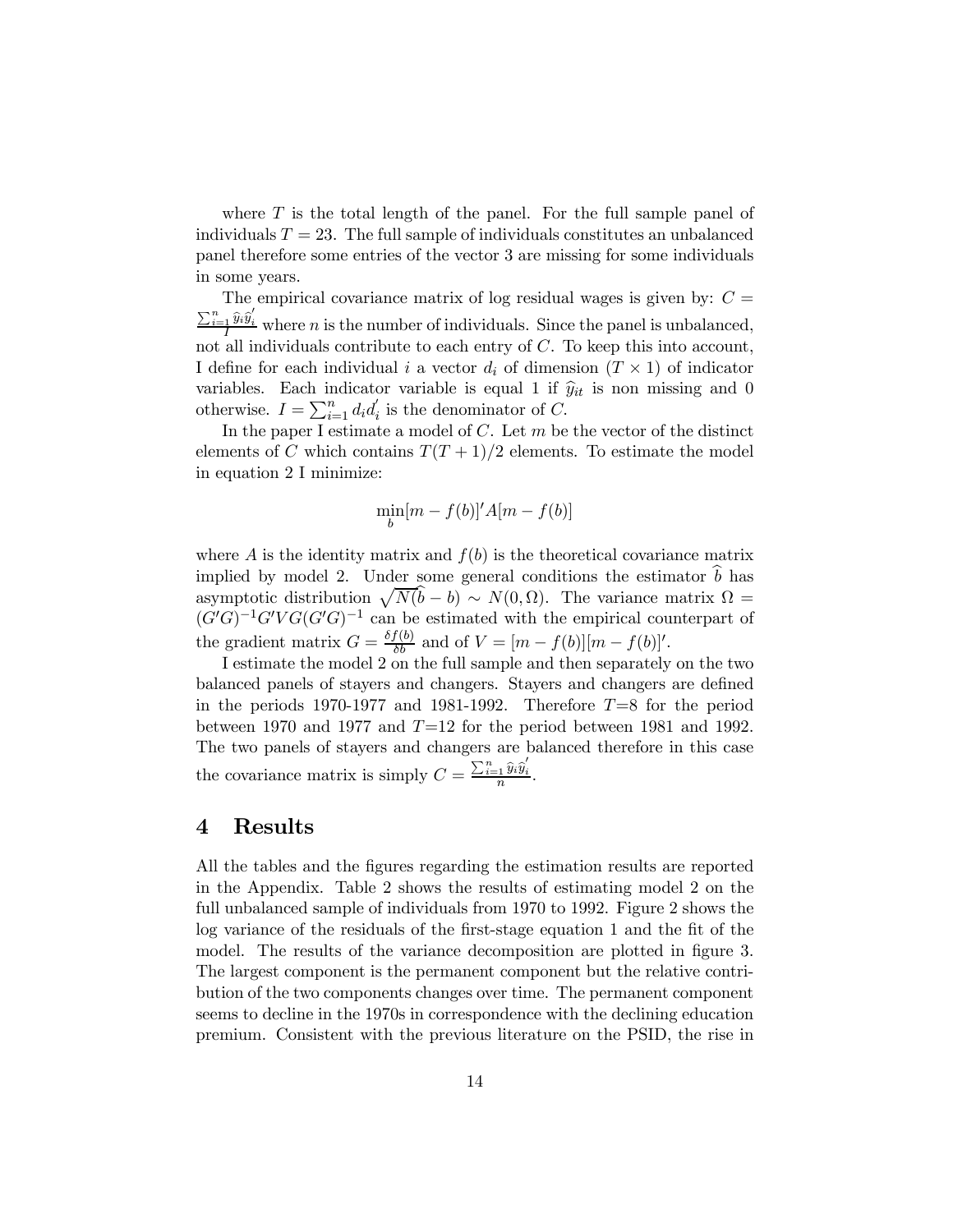the permanent component accounts for most of the rising wage inequality in the 1980s. The transitory component increases first in the 1970s and again in the 1990s. The results on the transitory component of earnings are also in line with most of the literature on PSID data. Haider (2001) uses PSID data from 1967-1991 and finds an increasing transitory component in the 1970s and flat transitory component in the 1980s. Gottschalk and Moffitt (2002) use PSID data from 1970-1995 and find that the transitory component rises in the late 1980s. Heathcote et al. (2003) use PSID data from 1967-1995 and find a rising transitory component in the 1970s and in the 1990s, a flat transitory component in the 1980s.

In table 3, I show the results of model 2 estimated on the two balanced panels of stayers. In figure 4 I group together the pictures of the model fit and of the variance decomposition for both sample of stayers. On the top part of figure 4 I put the two pictures of the log variance of the residual wages for stayers. On the bottom part of the same figure I put the variance decomposition results. The log variance of residual wages across stayers is lower than in the full sample, as was clear already from the raw statistics of table 1, yet it increases over time. The two bottom pictures of figure 4 show the crucial empirical finding of the paper. The variance decomposition results for the stayers show that most of the total variance is accounted for by the permanent component and that the transitory component contributes virtually nothing to the increase in wage inequality across this group.

Table 4 in the Appendix shows the results of model 2 estimated on the two balanced panels of changers. The two bottom panels of figure 5 show the variance decomposition results for changers. The vertical axis are scaled in the same way in figure 5 and 4 to facilitate the comparison between stayers and changers. The results show that both the variance of the permanent and of the transitory part of earnings increased across job changers. The difference in the results of figure 5 and 4 show that the increasing earnings instability found in the full sample (figure 3) is mostly due to job changers.

#### 4.1 Robustness Check: Stayers

In table 5 in the Appendix, I verify the robustness of the results on earnings instability of job stayers along three dimensions. I compare two different definitions of stayers, two different models of earnings instability and four different wage measures. I now proceed to explain the terminology used in table 5.

"Stayer Definition 1" in table 5 is the definition used in this paper based on the "months with current employer" question and described above.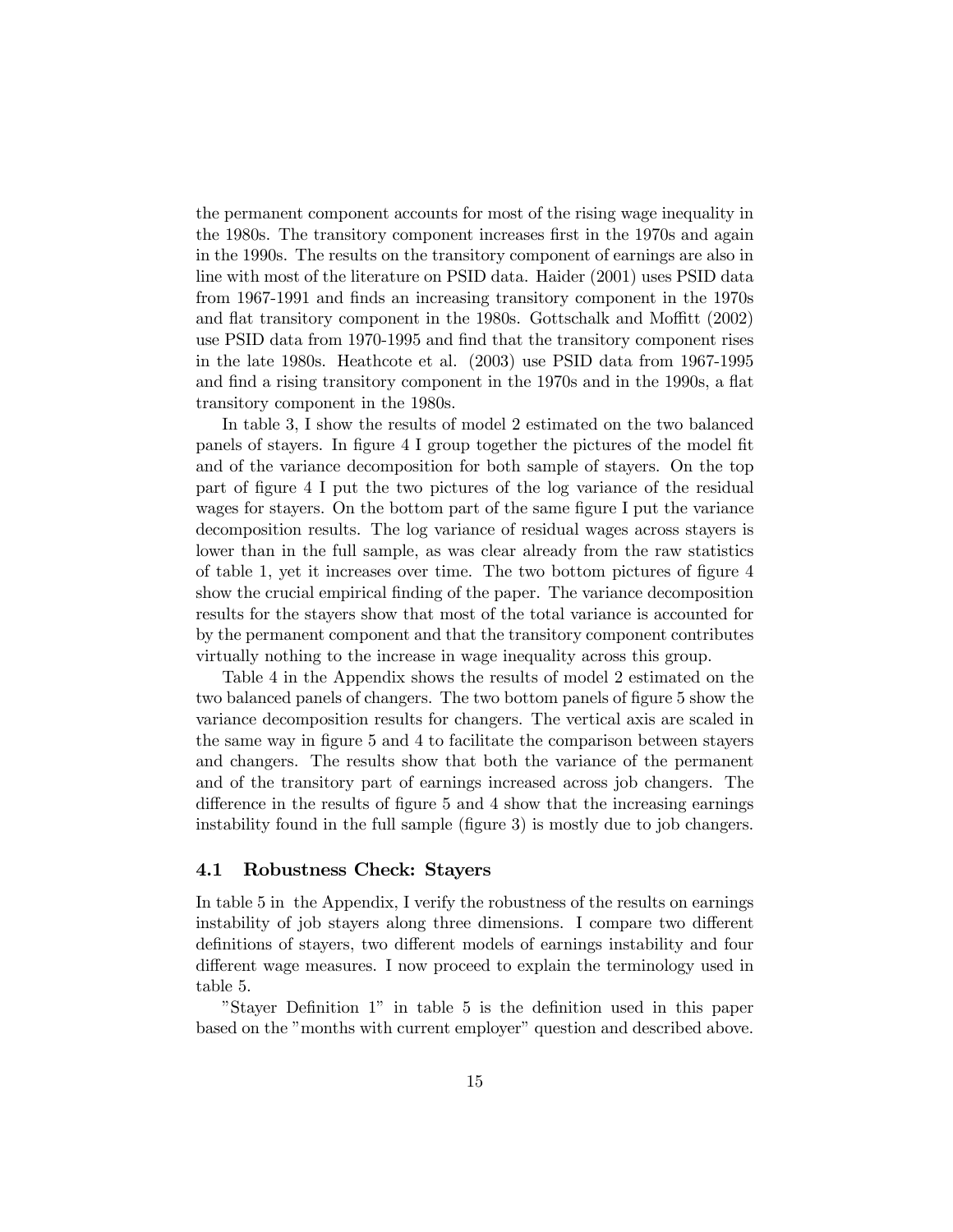"Stayer Definition 2" is the definition of job stayer based on the "reason for separation from previous employer" question. According to this definition, anybody who is currently employed and did not give any reason for separation from the previous employer is recorded as a job stayer. "Stayer Definition 2" does not require a valid value of tenure with the current employer. The question "reason for separation from previous employer" is available every year of the sample therefore the two balanced samples of stayers cover the years 1970-1980 and 1981-1992. When defined according to definition 2, the balanced samples of stayers contain 342 individuals in the period 1970-1980 and 586 individuals in the period 1981-1992.

"Unit Root Model" in table 5 corresponds to the model 2 explained above. "Stationary Model" in table 5 substitutes the random walk term in model 2 with a time-invariant individual fixed effect. "Stationary Model" indicates a model of the following form:

$$
y_{it} = \phi_t \mu_i + \pi_t v_{it} + \tau_t \eta_{it} \tag{4}
$$

 $\mu_i$  is an individual time-invariant effect with variance  $\sigma_\mu^2$  and with timevarying loading factor  $\phi_t$ . Like in model 2, the individual fixed effect will capture individual permanent characteristics such as "ability" and education, but it will not allow for non-mean-reverting shocks. The time-varying loading factor  $\phi_t$  will reflect the changing market return to education and unobserved skills. Like in model 2,  $v_{it}$  is an AR(1) process:  $v_{it} = \rho v_{it-1} + \epsilon_{it}$ where  $\epsilon_{it} \sim \text{iid}(0, \sigma_{\epsilon}^2)$  is white noise.  $\eta_{it} \sim \text{iid}(0, \sigma_{\eta}^2)$  is a purely transitory term with the associated loading factor  $\tau_t$ . In this model measurement error in wages will be captured by  $\eta_{it}$ .

The robustness check considers different wage measures and different samples. "Hourly Wage Residuals" in table 5 corresponds to the benchmark measure used in tables 2 and 3. Log hourly wages are purged of year and experience effects with the first-stage regression 1. "Hourly Wage Residuals (2)" considers the residuals of a regression of wages on a quadratic in experience, year dummies and 1 digit industry\*year dummies. This purges the transitory variance from fluctuations in industry-specific wages. In this case, the first-stage regression 1 becomes:  $w_{ijt} = X_{it}\beta + \alpha_t + \psi_{it} + y_{it}$  where the subscript j indicates the industry,  $\alpha_t$  indicates year dummies and  $\psi_{it}$ indicates a set of interactions 1 digit industry\*year. "Hourly Wage Residuals (3)" includes the low-income SEO sample. Finally "Annual Earnings Residuals" are included with the intent of avoiding the problem of measurement error in hours. "Hourly Wage Residuals (3)" and "Annual Earnings Residuals" are both residuals from the first-stage equation 1.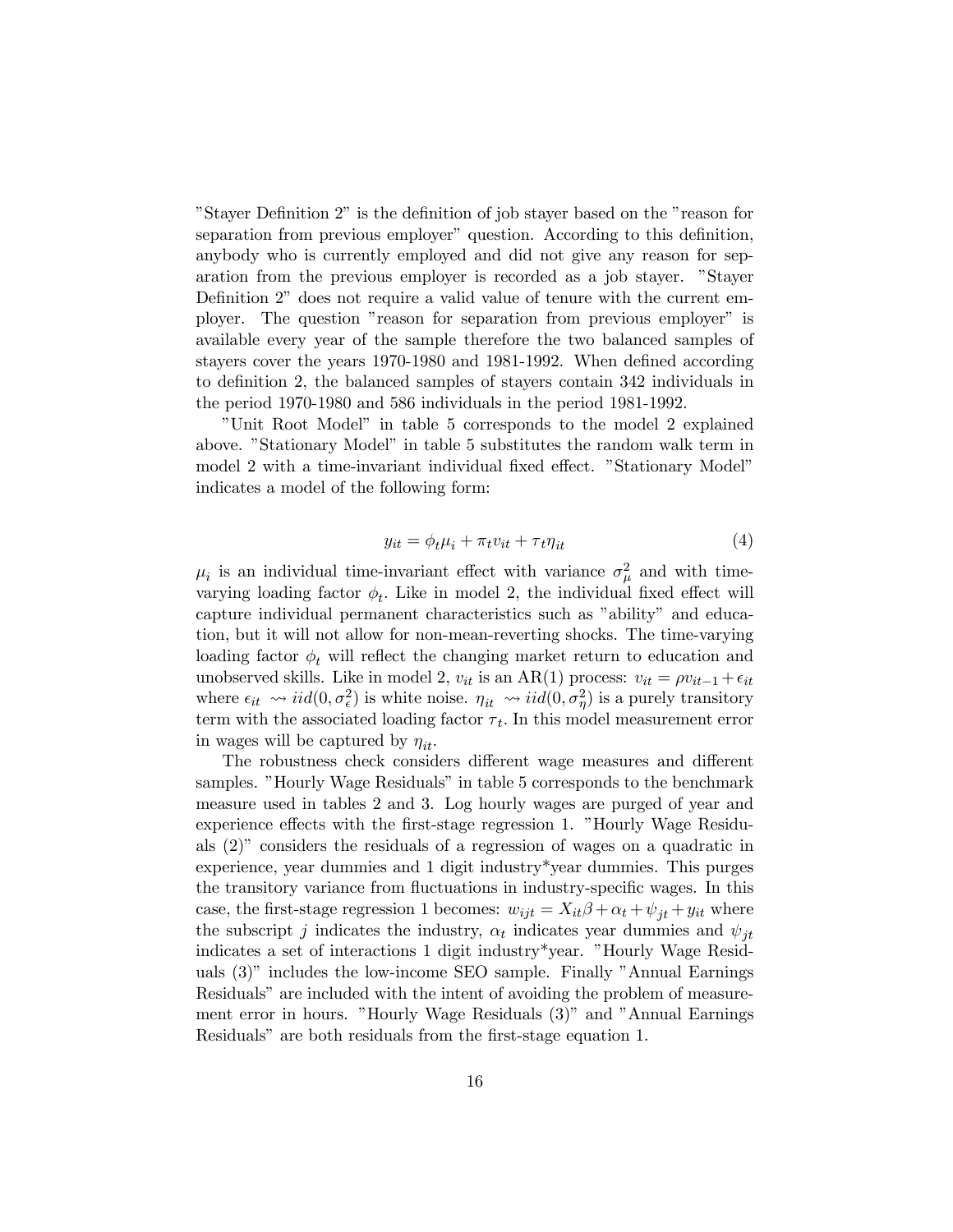Table 5 reports the transitory variance calculated on the two balanced panels of stayers for every combination "model-stayer definition-wage measure". For simplicity only the transitory variance is reported. The reported values correspond to a simple average of the estimated transitory variance during the period. For example the values for the benchmark combination "Unit Root Model-Stayer Definition 1-Hourly Wage Residuals" correspond to the average of the transitory variance plotted in the two bottom charts of figure 4. For "Unit Root Model" the reported values are the average of  $\pi_t^2$  $\frac{\sigma_{\epsilon}^2}{1-\rho^2}$  over the period of interest, for "Stationary Model" the reported values are the average of  $\tau_t^2 \sigma_{\eta}^2$ .

Eight out of sixteen of the possible cases in table 5 report a decreasing or a stable value in the average transitory variance for stayers between the periods 1970-77 and 1980-92. The remaining eight cases in table 5 report an increase in the average transitory variance for stayers. Four out of the eight cases of rising transitory variance indicate a very mild increase of less or equal to 0.002 points. Four out of the eight cases of rising transitory variance are concentrated in the "Stationary Model-Stayer Definition 2" bottom right corner of table 5. The "Stationary Model" tends to estimate a higher transitory variance rather than the "Unit Root Model" and a bigger increase over time. The stayers defined according to definition 2 tend to have a larger estimated increase in the transitory variance. Finally when the transitory variance for stayers is calculated using annual earnings rather than hourly wages, it appears to increase in four cases out of four. Apart from the case of annual earnings where the evidence seem to indicate an increase in earnings instability for stayers too, I view the results in table 5 as evidence of stable or very mild increase in earnings instability for stayers.

#### 4.2 Robustness Check: Changers

In table 6 in the Appendix, I verify the robustness of the results on earnings instability of job changers. I use the same method as for job stayers.

"Changer Definition 1" is the definition based on the "months with current employer" question and described above. "Changer Definition 2" is the definition based on the "reason for separation from previous employer" question. According to definition 2, anybody who is currently unemployed or has given any reason for separation form the previous employer is considered as a job changer. As in the case of stayers, "Unit Root Model" refers to equation 2 in the text, "Stationary Model" refers to equation 4. The wage measures used are the same as for job stayers.

The results in table 6 indicate an increase of the transitory variance of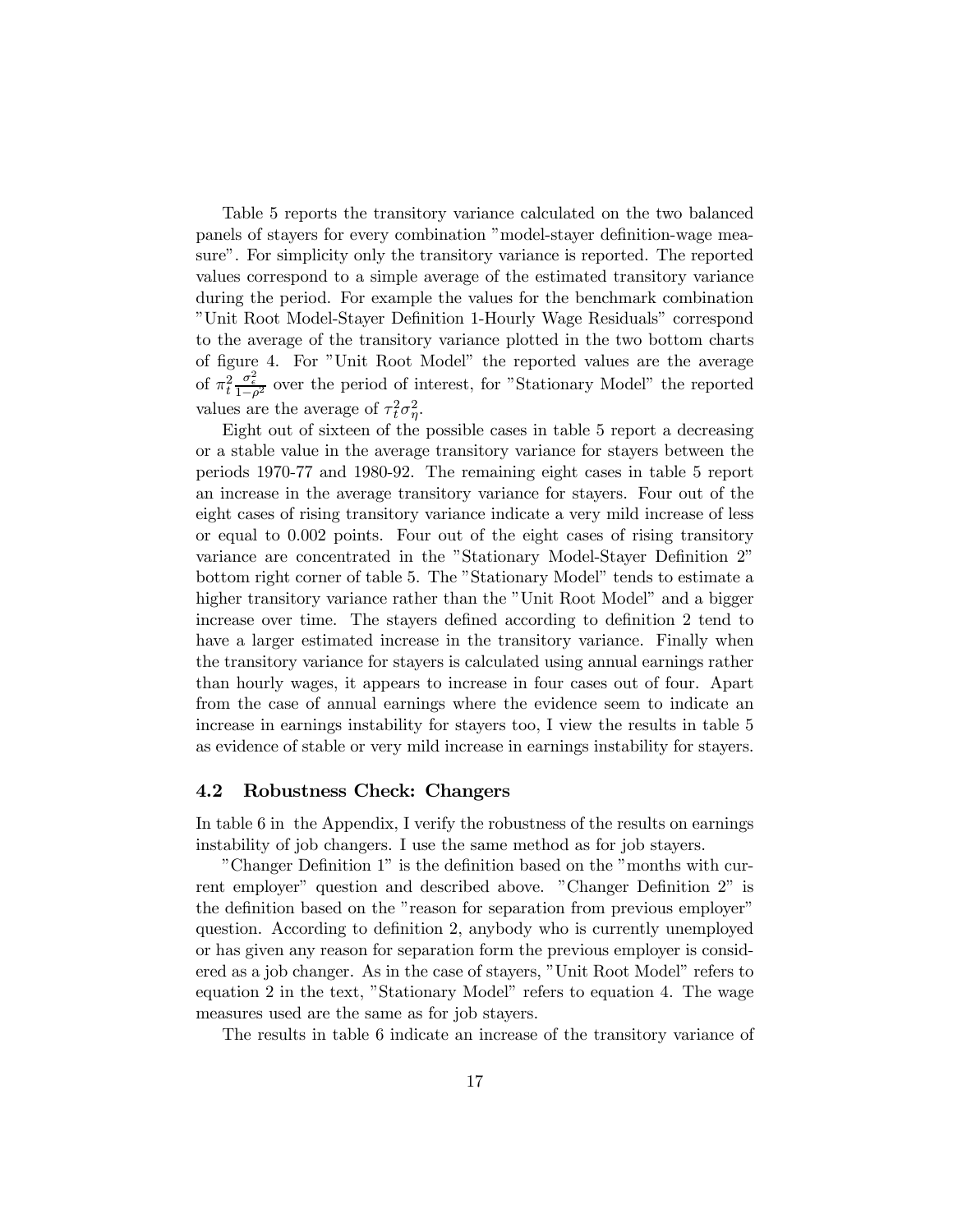wages for job changers in all cases except for three.

#### 5 The Model

I interpret the evidence shown in the previous section in a search and matching model with on-the-job search by Pissarides (2000). I argue that Pissarides' model can be fruitfully used to understand the different effects of an increase in the transitory variance of earnings on job stayers and job changers. This model provides different wage equations for stayers and changers and implies that wages are affected by transitory shocks. These characteristics make it a useful model to look at the different effects that an increase in the overall variance of transitory shocks may have on wages of job stayers and job changers.

The novelty introduced in this paper is the application of Pissarides' model to the study of earnings instability. I will look at the effects of a mean-preserving spread of the distribution of transitory shocks on the cross-sectional variance of wages of job stayers and job changers. The recent literature provides some models of the increase in earnings instability. Violante (2002) explains the increase in earnings instability on the basis of an acceleration of technical change and reduced transferability of skills. Aghion, Howitt and Violante (2002) underline the role of the interaction of faster technological change and "random" adaptability to the new technologies. In this paper, I assume the increase in the overall variance of the transitory part of wages and focus on the differences across stayers and changers.

In the empirical part of this paper, I underlined the differences in earnings instability across job stayers and job changers. I claim that the increase in the cross-sectional variance of wages for changers is due to increases in both the variance of the permanent and the transitory part. For job stayers, most of the increase is explained by the increase in the variance of the permanent part of individual wages and very little by the increase in the variance of the transitory part. The following model considers ex-ante identical individuals and therefore disregards differences in permanent characteristics while focussing on wage differences due to transitory shocks. The model provides a rationale for the different evolution of the transitory variance of wages across job stayers and job changers.

I shall now briefly explain the main lines of Pissarides' on-the-job search model. The model is in continuous time. Workers are ex-ante identical with productivity p. Job seekers and jobs are matched via a matching function.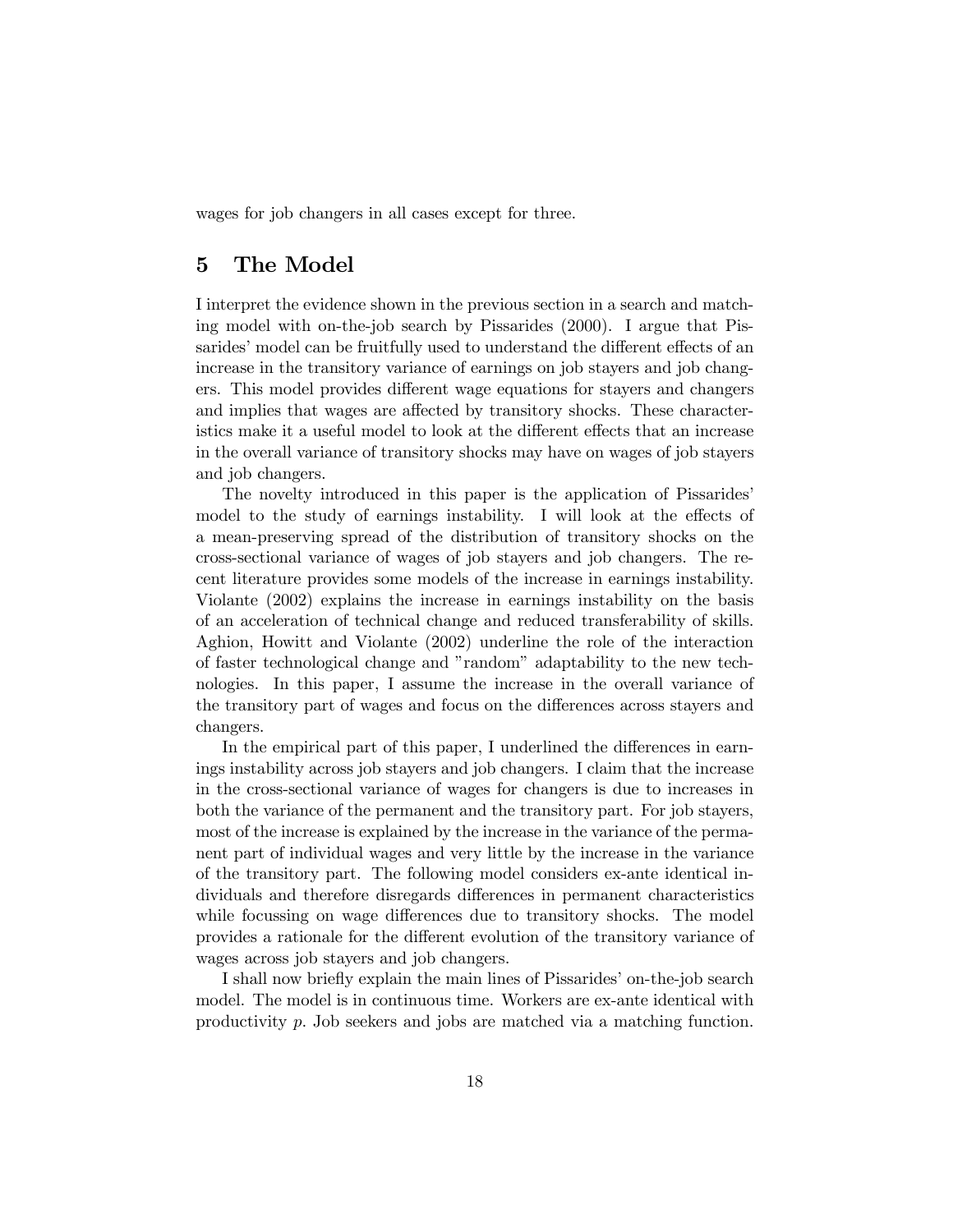Jobs have productivity  $px$  where  $p$  is the constant productivity and  $x$  is the idiosyncratic one. Jobs are created at maximum productivity  $px$  with  $x = 1$ . The match is hit by an idiosyncratic productivity shock  $x \rightsquigarrow G(x)$ with  $x \in [0, 1]$  at Poisson rate  $\lambda$ . This shock is transitory: the shock  $x'$  is independent of the previous  $x$ . At every point in time jobs are therefore distinguished by their transitory productivity x.

In a matching model with on-the-job search, both unemployed and part of the employed search for jobs. Since there is perfect information, when the worker is searching on the job, the firm is aware of it and the Nash bargaining that determines the wage takes that into account. This implies that wages for on-the-job seekers and non-seekers are different. Wages are affected by the transitory shock x because, after realization of the shock  $x$ , the wage is renegotiated and the surplus is split by Nash bargaining. The rate at which unemployed and employed job seekers move into new jobs is derived from a matching function  $m = m(v, u + e)$  where u is the unemployed, e the employed job seekers, and  $v$  the number of vacancies. Jobs arrive to each searching worker, employed and unemployed, at the rate  $\theta q(\theta)$ , where  $q(\theta) = m(1, \frac{u+e}{v})$  and  $\theta = \frac{v}{u+e}$  is the ratio of vacancies to job seekers.

The optimal policy can be characterized by two reservation rules. There is a reservation productivity R such that jobs  $x < R$  are destroyed. There is a second reservation productivity S such that workers in jobs  $R < x < S$ seek a new job. Workers in jobs  $S < x < 1$  do not search. The expected returns of the employed worker when he searches on the job  $(s)$  and when he does not  $(ns)$ are respectively:

$$
rWs(x) = ws(x) - \sigma + \lambda \int_R^1 \max(W^{ns}(s), W^s(s))dG(s) + \lambda G(R)U - \lambda W^s(x) + \theta q(\theta)[W^{ns}(1) - W^s(x)]
$$

$$
rW^{ns}(x) = w^{ns}(x) + \lambda \int_R^1 \max(W^{ns}(s), W^s(s))dG(s) + \lambda G(R)U - \lambda W^{ns}(x)
$$

Job seekers and non-seekers have different wages  $w^{s}(x)$  and  $w^{ns}(x)$ . When  $x < R$  jobs are destroyed and workers get the value of unemployment U. The difference between  $W^s(x)$  and  $W^{ns}(x)$  is the cost of search  $\sigma$  and the capital gain the job seeker enjoys when he changes job:  $\theta q(\theta)[W^{ns}(1)-W^{s}(x)]$  where  $\theta q(\theta)$  is the rate at which job seekers find a new match, and  $W^{ns}(1)$  is the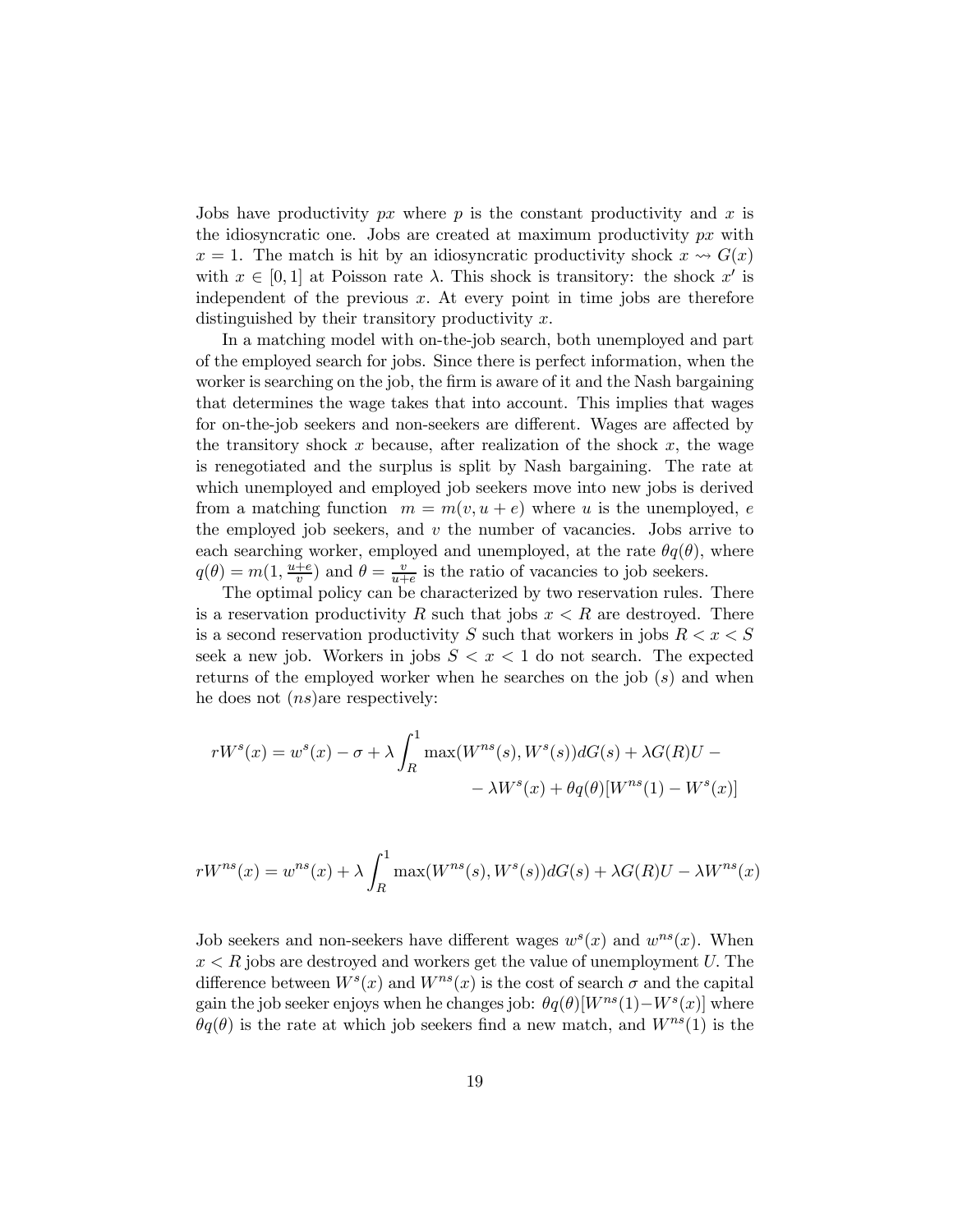value of the new job as jobs are always created at maximum productivity  $x = 1$ . The flow value of unemployment is:

$$
rU = z + \theta q(\theta)[W^{ns}(1) - U]
$$

where  $z$  is the unemployment benefit.

The value of a filled job is also different if the worker is searching or not:

$$
rJ^{s}(x) = px - w^{s}(x) + \lambda \int_{R}^{1} \max(J^{ns}(s), J^{s}(s))dG(s) - [\lambda + \theta q(\theta)]J^{s}(x)
$$
\n(5)

$$
rJ^{ns}(x) = px - w^{ns}(x) + \lambda \int_{R}^{1} \max(J^{ns}(s), J^{s}(s)) dG(s) - \lambda J^{ns}(x) \quad (6)
$$

When the worker is searching,  $J<sup>s</sup>(x)$  contains an additional probability that the job is destroyed given by the probability that the job seeker finds a new match:  $\theta q(\theta)$ . The flow value of a vacancy is:

$$
rV = -pc + q(\theta)[J^{ns}(1) - V]
$$

and the zero-profit or free entry condition is  $V = 0$ .

Wages are set by Nash rule to share the surplus of a match. Therefore for job seekers and non-seekers  $i = s$ , ns:

$$
W^{i}(x) - U = \frac{\beta}{1 - \beta} J^{i}(x)
$$

Knowing the value for workers and firms of vacant and filled jobs, substituting in the Nash rule, we find the wage equation for seekers and non-seekers:

$$
w^{s}(x) = (1 - \beta)(z + \sigma) + \beta px \tag{7}
$$

and

$$
w^{ns}(x) = (1 - \beta)z + \beta p(x + c\theta)
$$
\n(8)

When the worker quits to take another job, the return of the firm drops from  $J(x)$  to zero. The return from the new job to the worker is  $W^{ns}(1)$ since new jobs are created at the maximum productivity  $x = 1$ . The Nash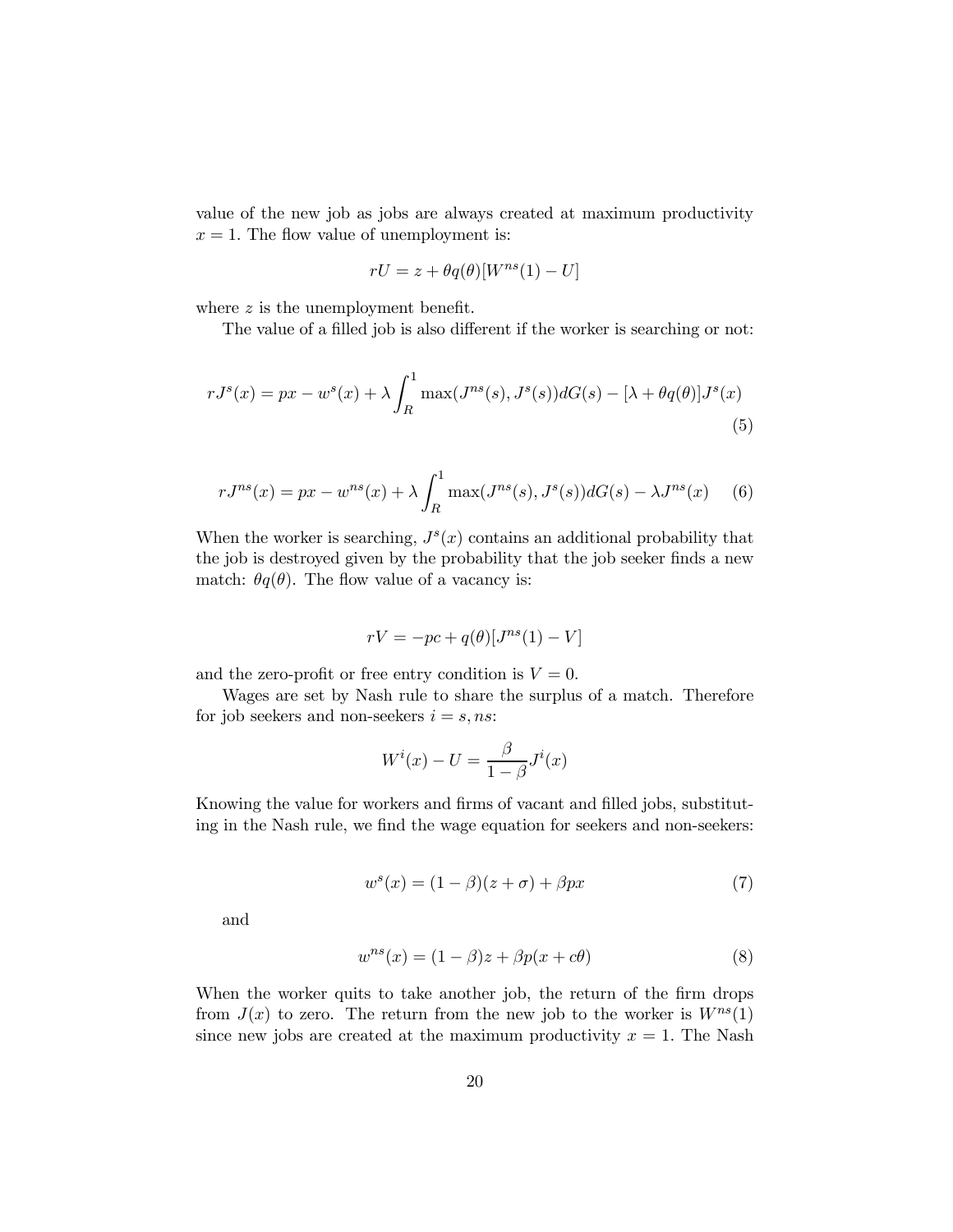rule implies that the worker has to compensate the firm for this asymmetry in the returns. Therefore the wage for non-seekers is always higher than for job seekers, at given productivity x,  $w^{ns}(x) > w^{s}(x)$ . This can be proven rewriting  $w^{ns}(x) - w^s(x) = (1 - \beta)(\frac{\beta}{1 - \beta}pc\theta - \sigma)$  and noticing that  $\frac{\beta}{1 - \beta}pc\theta$ is in equilibrium the expected return from search.

The evolution of the number of employed job seekers  $e$  is:

$$
\frac{de}{dt} = \lambda (1 - u)[G(S) - G(R)] - \lambda e - \theta q(\theta)e
$$
\n(9)

where the first term on the RHS is the sum of new entry and re-entry in the range  $[R, S]$ , following the arrival of a productivity shock. The job-to-job number of quits is given by  $\theta q(\theta)e$ . The evolution of unemployment is given by:

$$
\frac{du}{dt} = \lambda (1 - u)G(R) - \theta q(\theta)u\tag{10}
$$

I now look at the effect of increasing the variance of transitory shocks on the wages of job changers and stayers. The increase in the transitory component of wages is modelled as a mean-preserving spread of  $G(x)$ . I take a parametric change in the productivity distribution and solve the model with  $x(h) = x + h(x - \overline{x})$ . I consider the effect of a marginal dh at  $h = 0$ .

An equilibrium in this model is a value of S, R, market tightness  $\theta$ , a wage  $w(x)$  and unemployment u. To find the reservation rule S, write the value to a worker of a job  $x$ , when he is searching on the job and when he is not,  $W^s(x)$  and  $W^{ns}(x)$ . S is such that  $W^{ns}(S) = W^s(S)$ . The job creation condition is given by  $J^{ns}(1)$  and the zero profit condition  $V = 0$ . The job reservation productivity is R such that  $J^{s}(R)=0$ , this determines the job destruction condition. The equation that determines S, the job creation condition, and the job destruction condition take respectively the following form:

$$
\frac{(1+h)(S-R)}{r+\lambda+\theta q(\theta)} = \frac{\beta}{1-\beta} \frac{c}{q(\theta)} - \frac{\sigma}{p\theta q(\theta)}
$$
(11)

$$
\frac{(1+h)(1-R)(1-\beta)}{r+\lambda} = \frac{c}{q(\theta)} + \frac{p\beta c\theta - (1-\beta)\sigma}{p(r+\lambda)}
$$
(12)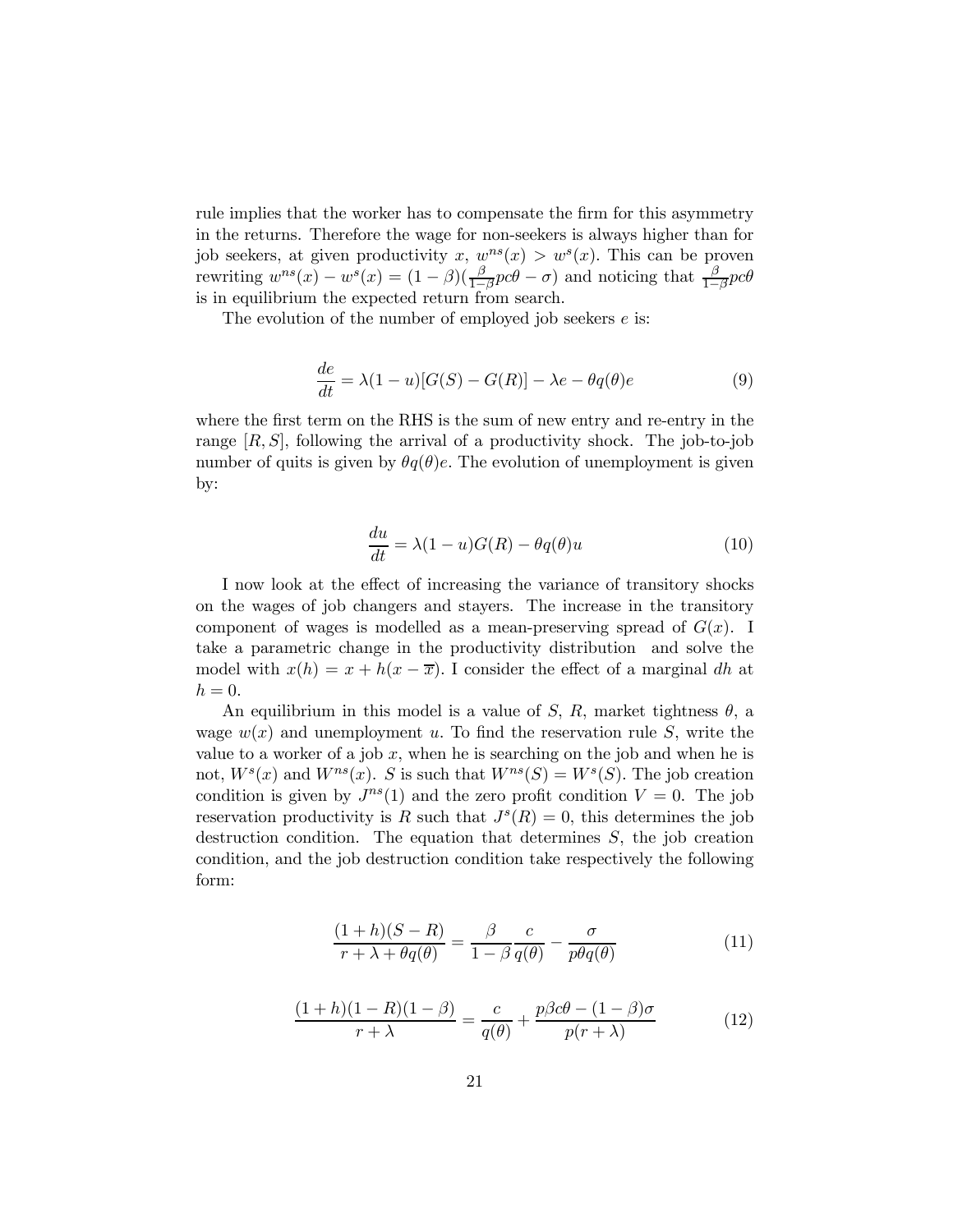$$
(1+h)R - h\overline{x} + \Lambda(R, \theta, \sigma, h) = \frac{z+\sigma}{p}
$$
\n(13)

where  $\Lambda(R, \theta, \sigma, h) = \lambda \int_R^1 \max(J^{ns}(s), J^s(s)) dG(s)$  is the option value of the job with  $\frac{d\Lambda}{d\theta} < 0$ ,  $\frac{d\Lambda}{dR} < 0$  and  $\frac{d\Lambda}{dh} > 0$ . Equation 11 is obtained combining combining 5 and 6 with 7 and 8 and substituting  $x = x + h(x-\overline{x})$ . Equation 12 is obtained from 6 calculated in  $x = 1$  and  $V = 0$  and equation 11. Equation 13 is obtained from  $J<sup>s</sup>(R)=0$ .

The job creation condition 12 is negatively sloped in the space  $R, \theta$ . The last term on the RHS of equation 12 is the gain from search going to the firm. The expected productivity gain from job creation (LHS of equation 12) minus the gain from search must be equal to the average creation cost. The mean-preserving spread  $h$  shifts the job creation curve out. The intuition is that the mean-preserving spread makes productivities above the mean better and productivities below the mean worse. Workers and firms do not consider productivities below  $R$ , therefore the benefits from productivities above the mean outweight the costs from productivities below the mean.

The job destruction curve 13 implies that the reservation productivity net of the option value of the job is equal to total workers' costs. The job destruction curve 13 is upward sloping in the space  $R, \theta$ . A higher  $\theta$  reduces the option value of the job because higher  $\theta$  implies higher job destruction since a searching worker is more likely to find a job and quit. A higher  $\theta$ also increases the expected returns from search and therefore more search is undertaken and a job is more likely to be destroyed. This also reduces the option value of a job. The total differential of equation 13 can be written:

$$
(1 + \frac{d\Lambda}{dR})\frac{dR}{dh} = \overline{x} - R - \frac{d\Lambda}{dh} - \frac{d\Lambda}{d\theta}\frac{d\theta}{dh}
$$
(14)

The mean-preserving spread has three effects on  $R$ : it increases  $R$  directly if  $\bar{x} > R$ , it increases R through market tightness  $\theta$ , it decreases R by increasing the option value of a job. The reason  $\frac{d\Lambda}{dh} > 0$  is the same as before, the truncation of the productivity distribution at  $R$ . Substituting the total differential of equation 12 into 14, we obtain that  $\frac{d\theta}{dh} > 0$  and  $\frac{dR}{dh} > 0$ .

The total differential of equation 11 with respect to h at  $h = 0$  gives:

$$
\frac{dS}{dh} - \frac{dR}{dh} = -(S - R) + \left[\frac{\beta}{1 - \beta}c(1 + \eta \frac{r + \lambda}{\theta q(\theta)}) + \frac{(1 - \eta)(r + \lambda)\sigma}{p\theta^2 q(\theta)}\right]\frac{d\theta}{dh}
$$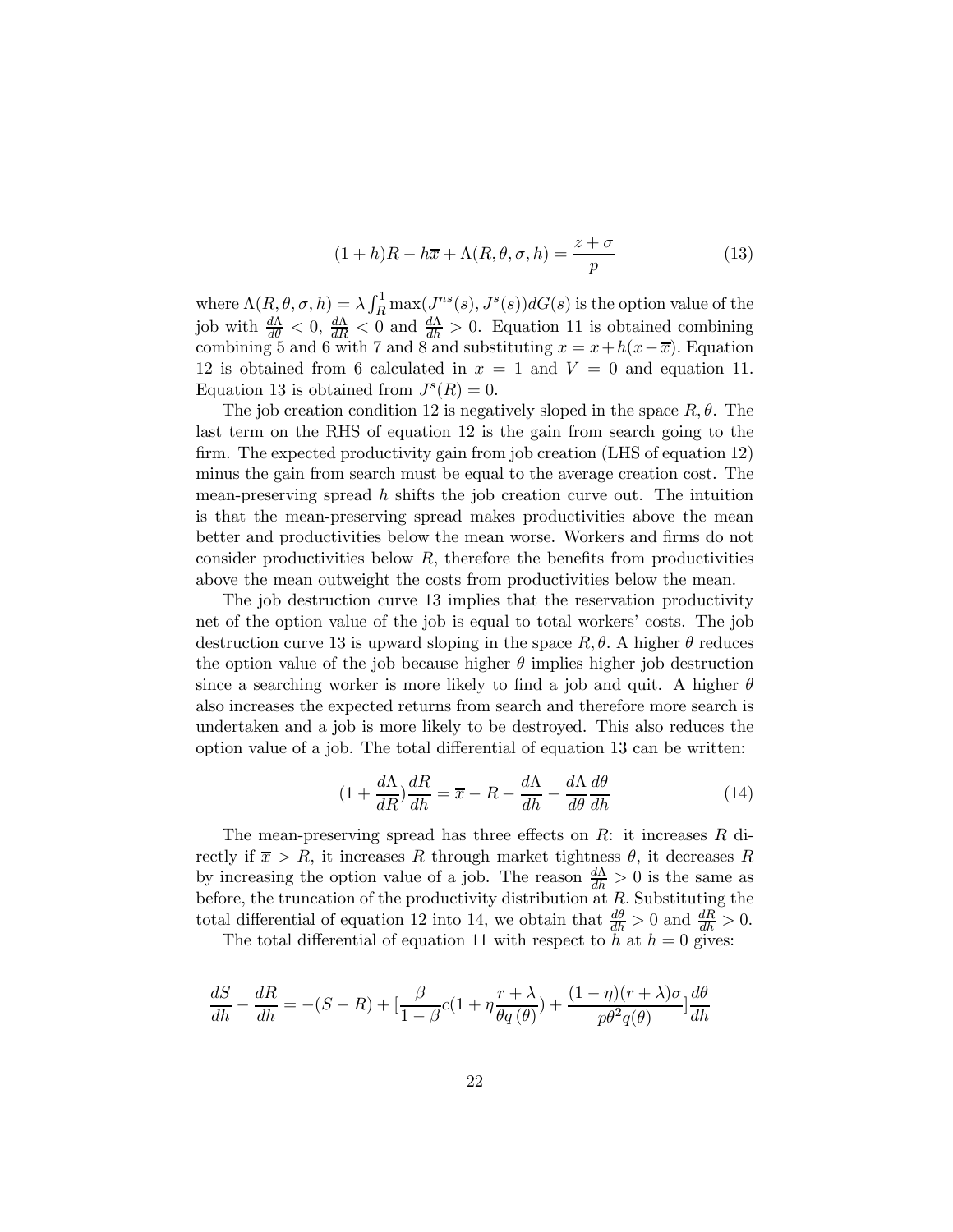Knowing that  $\frac{d\theta}{dh} > 0$  and  $\frac{dR}{dh} > 0$  and assuming  $S - R$  small, the result of a mean-preserving spread is  $\frac{dS}{dh} - \frac{dR}{dh} > 0$  and  $\frac{dS}{dh} > 0$ . This means that the range of productivities over which workers search on the job is larger and the range of productivities over which they do not search is smaller. A meanpreserving spread makes the gap between  $S$  and  $R$  larger because it increases  $\theta$  and therefore increases the expected rewards from search. The intuition is again that the mean-preserving spread makes productivities above the mean better and productivities below the mean worse, but workers and firms do not consider productivities below R.

The effects of the mean-preserving spread  $\left(\frac{d\theta}{dh} > 0\right)$  and  $\frac{dR}{dh} > 0$  on the level of unemployment  $u = \frac{\lambda G(R)}{\lambda G(R) + \theta q(\theta)}$  are ambiguous. At given unemployment both the job destruction rate,  $\lambda G(R)$ , and the job creation rate,  $\theta q(\theta) \frac{u}{1-u}$ , are higher. The effect on u in steady state depends on the parameters.

We now look at the implications for the variance of wages of changers and stayers. On-the-job seekers (s) are changers with probability  $\theta q(\theta)$ . Job stayers are all the non-seekers  $(ns)$  plus those seekers  $(s)$  who did not change job. From equation 9, the number of employed job seekers in steady state is given by:

$$
e = \frac{\lambda[G(S) - G(R)]}{\lambda + \theta q(\theta)}(1 - u)
$$

Note that e is the steady state number of job seekers already net of the changers. The changers go from a job with productivity in  $[R, S]$  to a job with productivity  $x = 1$  because all vacancies enjoy maximum productivity. We look at wages of stayers and changers before the change. The proportion of employed job changers in steady state is therefore given by  $\frac{\partial \theta q(\theta)}{1-u}$ . The proportion of employed job stayers is given by:  $1 - \frac{e\theta q(\theta)}{1-u} = (1 - \frac{e\theta q(\theta)}{1-u} - \frac{e}{1-u}) + \frac{e}{1-u}$ . This is the sum of non-seekers net of the changers plus the seekers who did not find a job.

The effect of the mean-preserving spread  $\left(\frac{d\theta}{dh} > 0\right)$  and  $\frac{dS}{dh} - \frac{dR}{dh} > 0$ ) on the number of job seekers,  $e$ , on the number of quits,  $e\theta q(\theta)$ , and on the fraction of employed job seekers  $\frac{e}{1-u}$  is ambiguous. The ambiguity of the effect on  $\frac{e}{1-u}$  comes from the fact that job seekers search on a wider range [R, S], but more workers find a match and leave the job seekers' pool to become non-seekers. The effect on the job-to-job quit rate  $\frac{e\theta q(\theta)}{(1-u)}$  is positive.

The wages of employed seekers and non-seekers are given by:

$$
ws(x) = (1 - \beta)(z + \sigma) + \beta px \qquad \text{for } x \in (R, S)
$$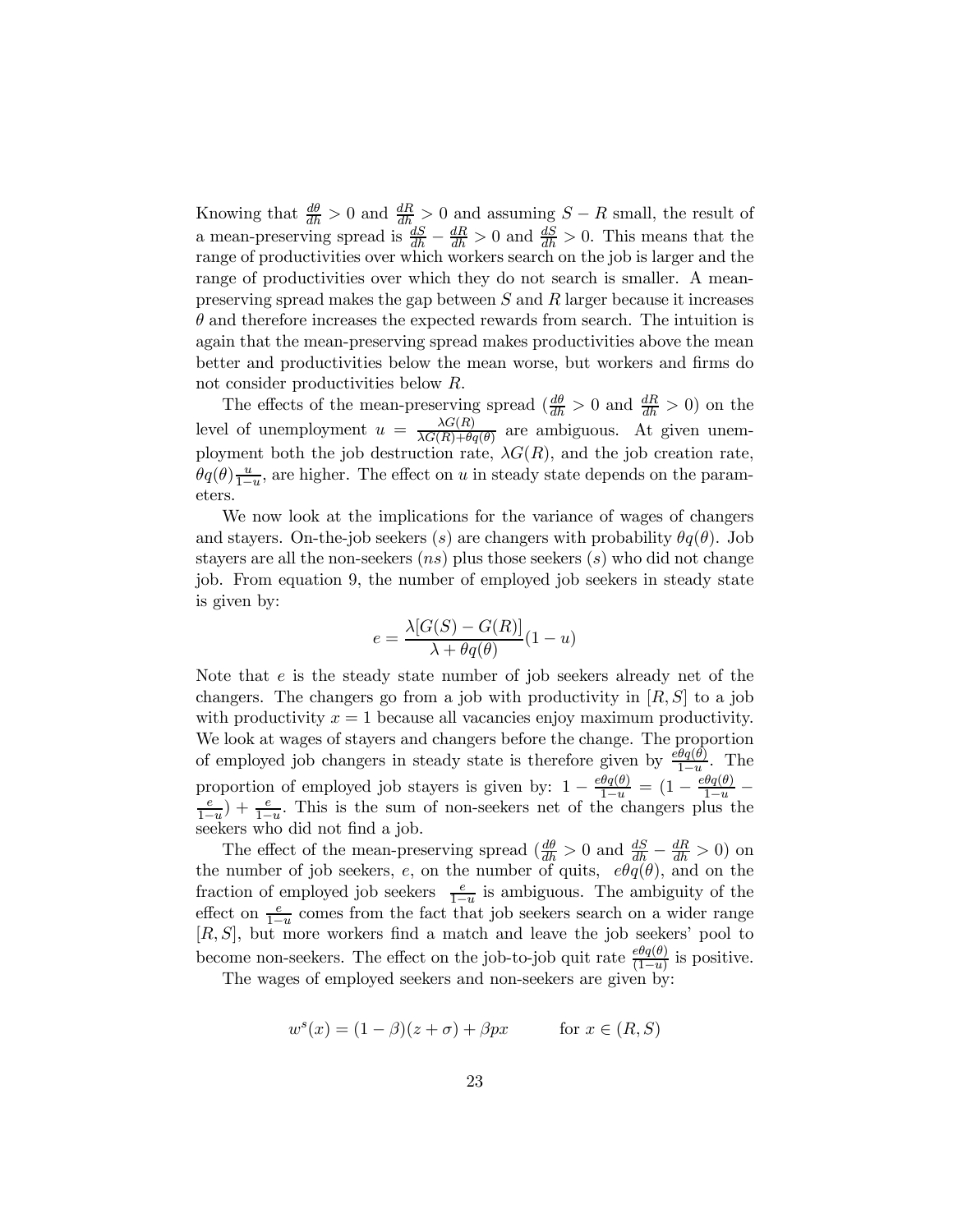$$
w^{ns}(x) = (1 - \beta)z + \beta p(x + c\theta) \qquad \text{for } x \in (S, 1)
$$

Taking now the variance of the wages for stayers and changers:

$$
var(w^{changes}(x)) = \left(\frac{e\theta q(\theta)}{1-u}\right)^2 \beta^2 p^2 var(x \mid R < x < S) \tag{15}
$$

$$
var(w^{stayers}(x)) = \left(1 - \frac{e\theta q(\theta)}{1 - u} - \frac{e}{1 - u}\right)^2 \beta^2 p^2 var(x | x > S) +
$$

$$
+ \left(\frac{e}{1 - u}\right)^2 \beta^2 p^2 var(x | R < x < S)
$$
(16)

The conditional variance of a random variable increases as the support over which the variance is taken becomes larger. It is therefore clear that the variance of wages across job changers increases after the mean-preserving spread, as both the job-to-job quit rate,  $\frac{e\theta q(\theta)}{1-u}$ , and the conditional variance,  $var(x \mid R < x < S)$ , increase. The results for job stayers are ambiguous since the effect of the mean-preserving spread on both the proportion of employed non-seekers,  $1 - \frac{e\theta q(\theta)}{1-u} - \frac{e}{1-u}$ , and the proportion of employed seekers who did not find a job,  $\frac{e}{1-u}$ , is in principle ambiguous. The conditional variance  $var(x \mid x > S)$  decreases. The ambiguity for job stayers comes from the fact that although the total proportion of employed job stayers is reduced, their composition between non-seekers and seekers who did not find a job may change. While non-seekers have a lower wage variance after the meanpreserving spread, seekers have a higher variance.

#### 5.1 The Link between the Theory and the Evidence

A few comments are in order on the relationship between the theory and the empirical evidence. First of all, this theory has nothing to say about the permanent component of wages since individuals are identical and wages differ only because of the different realizations of the transitory shock  $x$ . Equations 16 and 15 in the model indicate the cross-sectional variance of wages across stayers and changers. They are the theoretical counterpart of the transitory variance of wages shown in the bottom lines of the two lower charts of figure 4 for job stayers and of figure 5 for job changers.

Secondly, the assumption of the model is that the productivity shock  $x$ is drawn form the general distribution  $G(x)$  at the Poisson rate  $\lambda < \infty$ , i.e.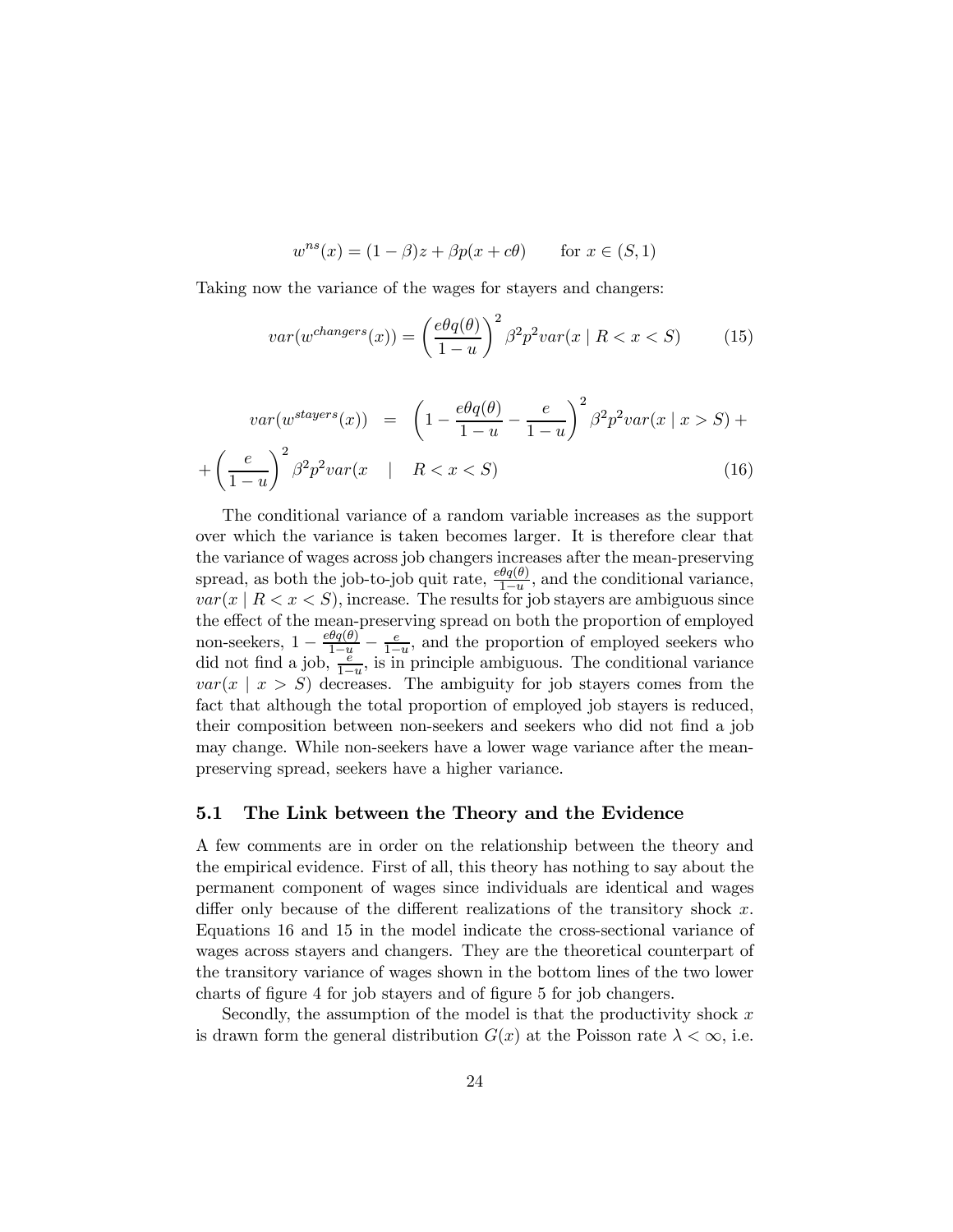there are periods without shocks. Wages need a certain degree of persistence, in fact, if wages were continuously reset, nobody would search. However, the shock  $x$  in the model is really transitory because eventually everybody draws a shock x from the same distribution  $G(x)$ , and every shock x' is independent from the previous shock  $x$ . Equations 16 and 15 indicate the cross-sectional variance of *i.i.d.* wages. In the empirical part, the benchmark equation 2 models the transitory part of wages as an  $AR(1)$  process. In equation 4, I model the transitory part of wages as an  $i.i.d.$  process. Therefore it can be argued that the correspondence between the cross-sectional variance of the transitory part of wages in the theory and in the empirical part is not perfect. However, I am interested in the comparative statics of the transitory variance of wages with respect to a mean-preserving spread whatever the process that drives the transitory shock.

Finally, the correspondence between the definition of changers (stayers) used in the empirical part and the one implied by the theory is also not perfect. In the empirical part, I define as job changers those who have less than 12 months of tenure with the current employer or are unemployed and I take their wage in the same year. However, wages in the PSID refer to the previous year and are likely to be a mix of the old and new job's wages. In the theory part, I exclude the unemployed from the definition of changers and I consider the cross-sectional wage variance of changers before the change because after the change all wages are identical with  $x = 1$ . Furthermore, equations 16 and 15 in the theory part indicate the crosssectional variance across all stayers and changers. In the empirical part, figure 4 and 5 show the transitory wage variance across a balanced sample of stayers and changers. However, I argued in the empirical section that the balanced sample of stayers (changers) has similar characteristics to the sample of all stayers (changers).

#### 6 Conclusions

In this paper, I use the PSID to decompose the rise in wage inequality into permanent and transitory shocks. I show that the increase in the variance of transitory shocks, also known as earnings instability, is mostly restricted to job changers. Job stayers hardly suffer any increase in earnings instability over time. I verify the robustness of the results using two different models of earnings dynamics, two different definitions of job stayers and four different wage measures.

A simple search and matching model with on-the-job search provides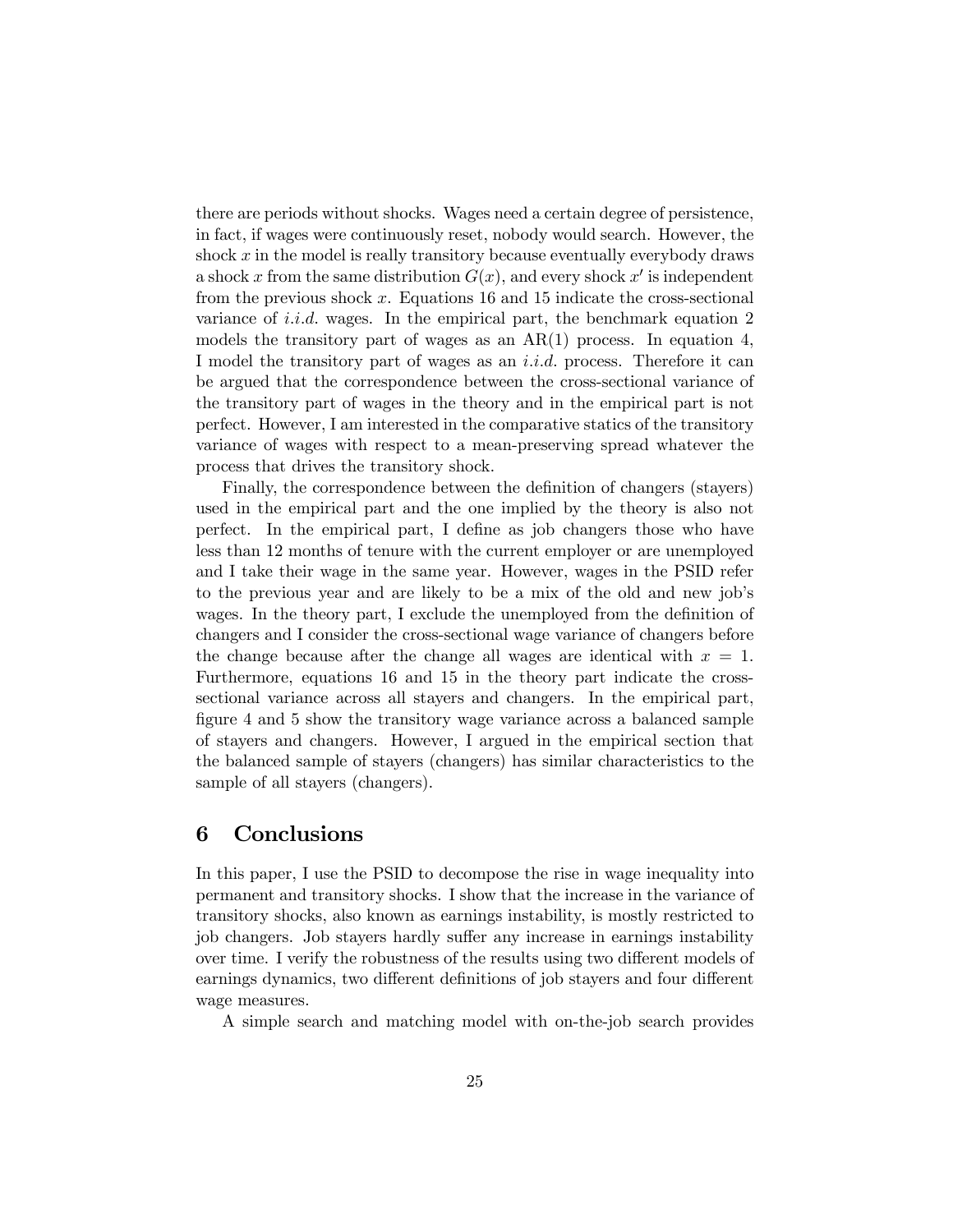an interpretation of the evidence. An increase in the variance of transitory shocks to earnings increases the range of productivities over which workers search on the job. The wage variance across job changers increases as worker search over a wider range of productivities. The direction of the change in the wage variance across job stayers is ambiguous and depends on their composition between non-seekers and seekers who did not find a job.

#### References

- [1] Abowd, J. and D. Card (1989), "On the Covariance Structure of Earnings and Hours Changes", Econometrica, 57, 411-55.
- [2] Baker, M. (1997), "Growth-Rate Heterogeneity and the Covariance Structure of Life-Cycle Earnings", Journal of Labor Economics, 15, 338-375.
- [3] Baker, M. and G. Solon (2003), "Earnings Dynamics and Inequality among Canadian Men 1976-1992", Journal of Labor Economics, 21, 289-321.
- [4] Blundell, R. and I. Preston (1999), "Consumption Inequality and Income Uncertainty", Quarterly Journal of Economics, 113, 603-640.
- [5] Bushinsky, M. and J. Hunt (1999), "Wage Mobility in the U.S.", Review of Economics and Statistics, 81, 351-368.
- [6] Den Haan, W., C. Haefke and G. Ramey (2002), "Shocks and Institutions in a Job Matching Model", NBER Working Paper 8463.
- [7] Dickens, R. (2000), "The Evolution of Individual Male Earnings in Great Britain: 1975-95", Economic Journal, 110, 27-49.
- [8] Gittleman, M. and M. Joyce (1996), "Earnings Mobility in the U.S., 1967-1991", Industrial Relations, 35, 180-196.
- [9] Gottschalk, P. and R. Moffitt (1994), "The Growth of Earnings Instability in the U.S Labor Market", Brookings Papers on Economic Activity, 2, pp. 217-54.
- [10] Gottschalk, P. and R. Moffitt (1995), "Trends in the Covariance Structure of Earnings in the United States: 1969-1987", Unpublished Manuscript, John Hopkins University.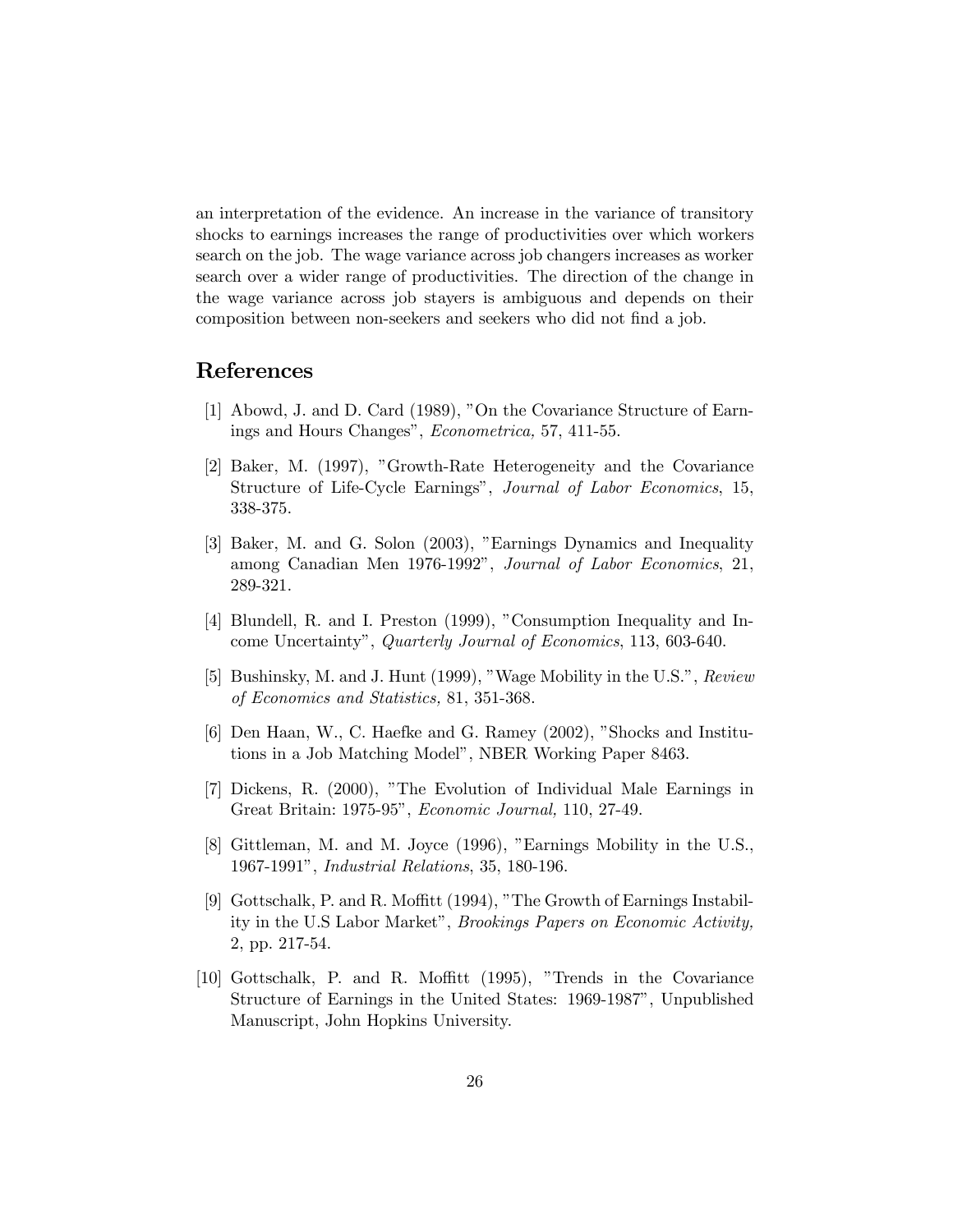- [11] Gottschalk, P. and R. Moffitt (1999), "Changes in Job Instability and Insecurity Using Monthly Survey Data", Journal of Labor Economics, 17, 91-126.
- [12] Gottschalk, P. and R. Moffitt (2002), "Trends in the Transitory Variance of Earnings in the United States", Economic Journal, 112, 68-73.
- [13] Guiso, L., L. Pistaferri and F. Schivardi (2002), "Insurance Within the Firm", CEPR Working Paper 2793.
- [14] Haider, S. (2001), "Earnings Instability and Earnings Inequality of Males in the U.S.: 1967-1991", Journal of Labor Economics, 19, 799- 836.
- [15] Heathcote, J., K. Storesletten and G.L. Violante (2003), "The Macroeconomic Implications of Rising Wage Inequality in the US", Unpublished Manuscript.
- [16] Huff-Stevens, A. (2001), "Changes in Earnings Instability and Job Loss", Industrial and Labor Relations Review, 55, 60-78.
- [17] Jaeger, D. and A. Huff-Stevens (1999), "Is Job Stability in the United States Falling? Reconciling Trends in the PSID and the CPS", Journal of Labor Economics, 17, S1-S28.
- [18] Juhn, C., K. Murphy and B. Pierce (1993), "Wage Inequality and the Rise in Returns to Skills", Journal of Political Economy, 101, 410-442.
- [19] Katz, L. and D. Autor (1999), "Changes in the Wage Structure and Earnings Inequality", Chapter 26 Handbook of Labor Economics vol.3A. Amsterdam North Holland.
- [20] Ljungqvist, L. and T.Sargent (1998), "The European Unemployment Dilemma", Journal of Political Economy, 106, 514-550.
- [21] Pissarides, C. (2000), "Equilibrium Unemployment Theory", second edition, the MIT press.
- [22] Violante, G. (2002), "Technological Acceleration, Skill Transferability and the Rise in Residual Inequality", Quarterly Journal of Economics, 117, 297-338.

#### 7 Appendix: Tables and Figures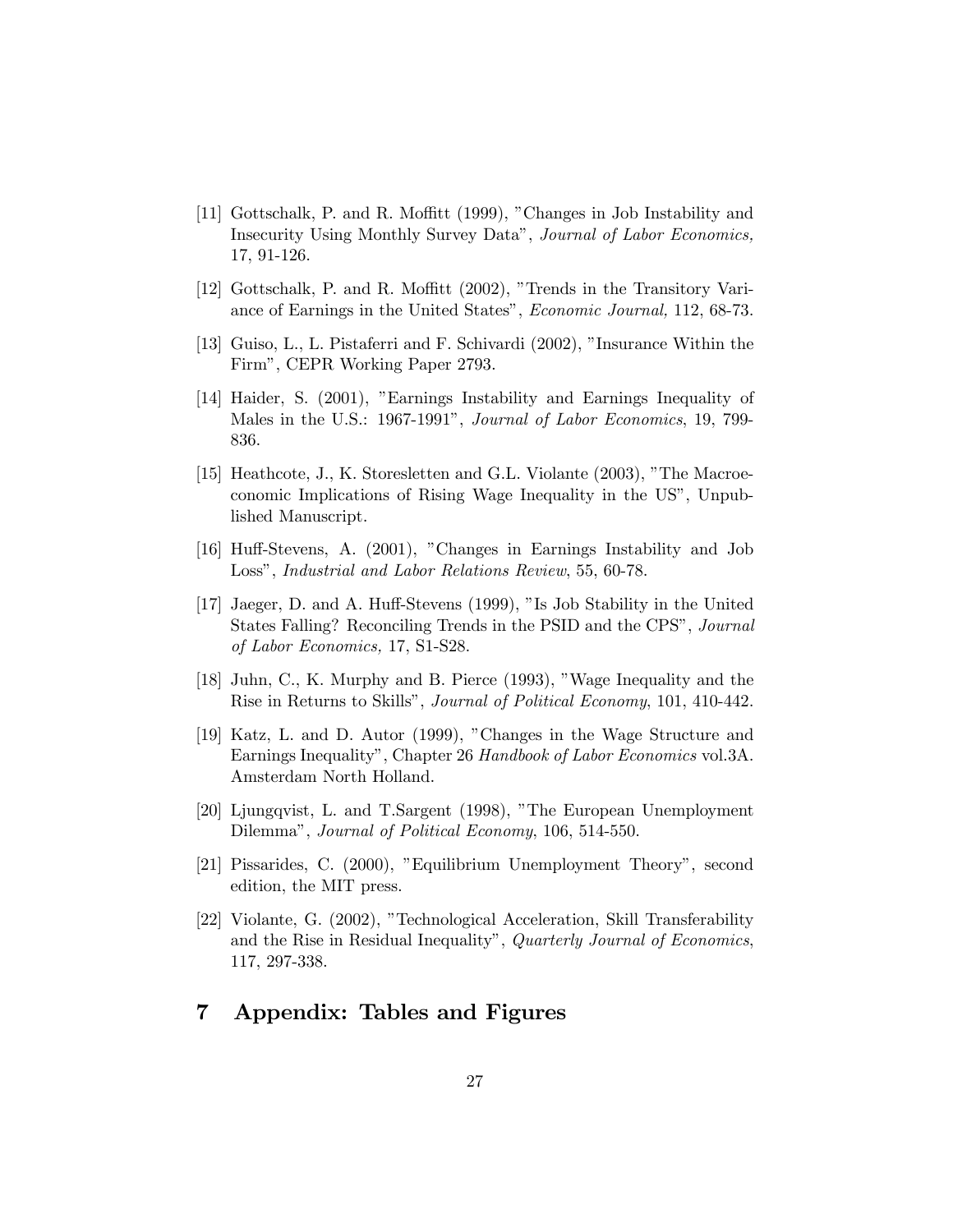| Permanent Component                                              |                                                             |                                                             |                                                                   | <b>Transitory Component</b>                              |                                                             |  |
|------------------------------------------------------------------|-------------------------------------------------------------|-------------------------------------------------------------|-------------------------------------------------------------------|----------------------------------------------------------|-------------------------------------------------------------|--|
| $\phi_1$<br>$\phi_2$<br>$\phi_3$<br>$\sigma_{\mu}$<br>$\sigma_n$ | Estimate<br>$-0.077$<br>0.006<br>$-0.000$<br>0.143<br>0.012 | S.E.<br>(0.001)<br>(0.000)<br>(0.000)<br>(0.000)<br>(0.000) | $\pi_1$<br>$\pi_2$<br>$\pi_3$<br>$\rho$<br>$\sigma_{\varepsilon}$ | Estimate<br>0.038<br>$-0.003$<br>0.000<br>0.279<br>0.042 | S.E.<br>(0.001)<br>(0.000)<br>(0.000)<br>(0.000)<br>(0.000) |  |

Notes: Parameter estimates and standard errors for the benchmark model on the full sample.



Figure 2: Model Fit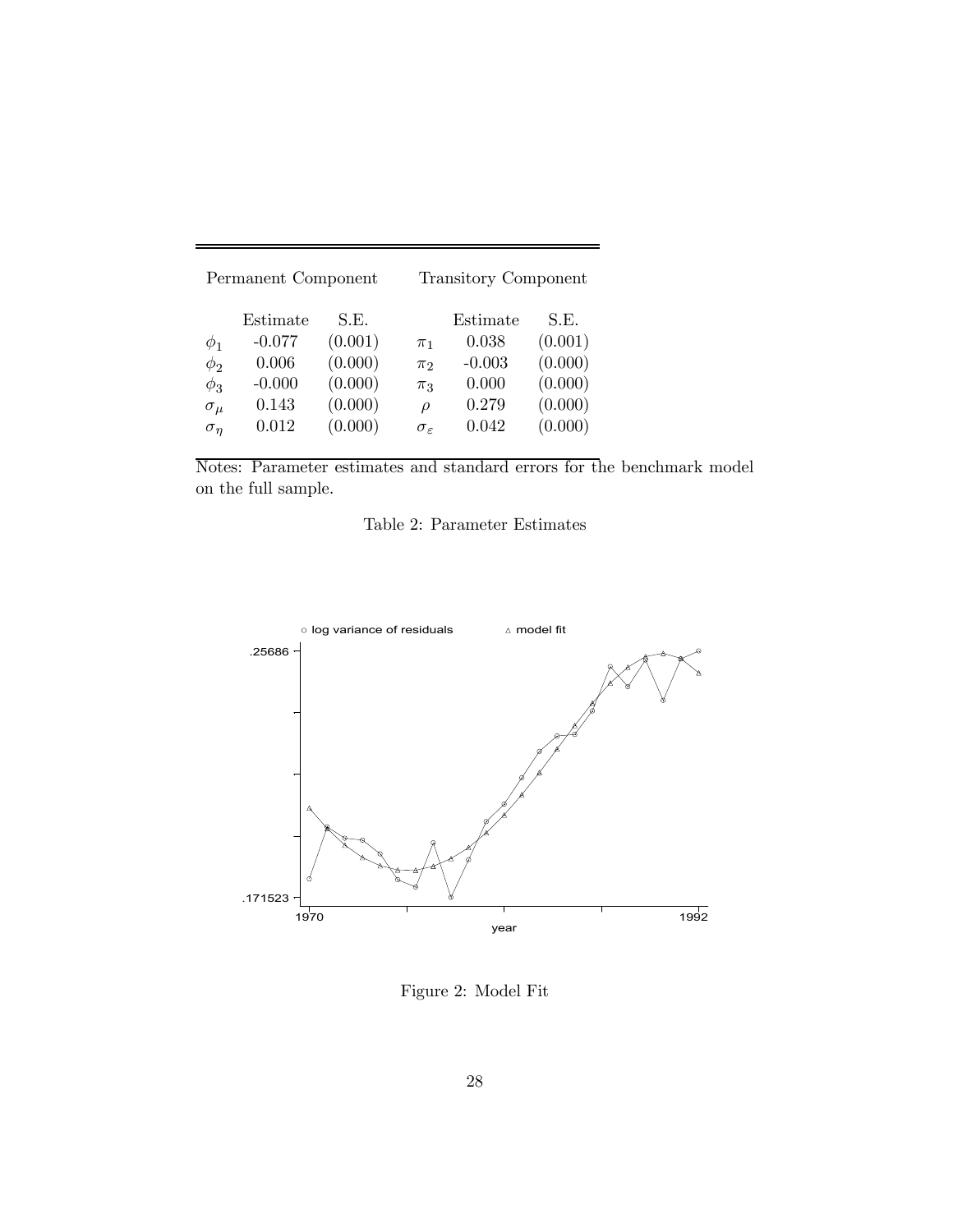

Figure 3: Variance Decomposition.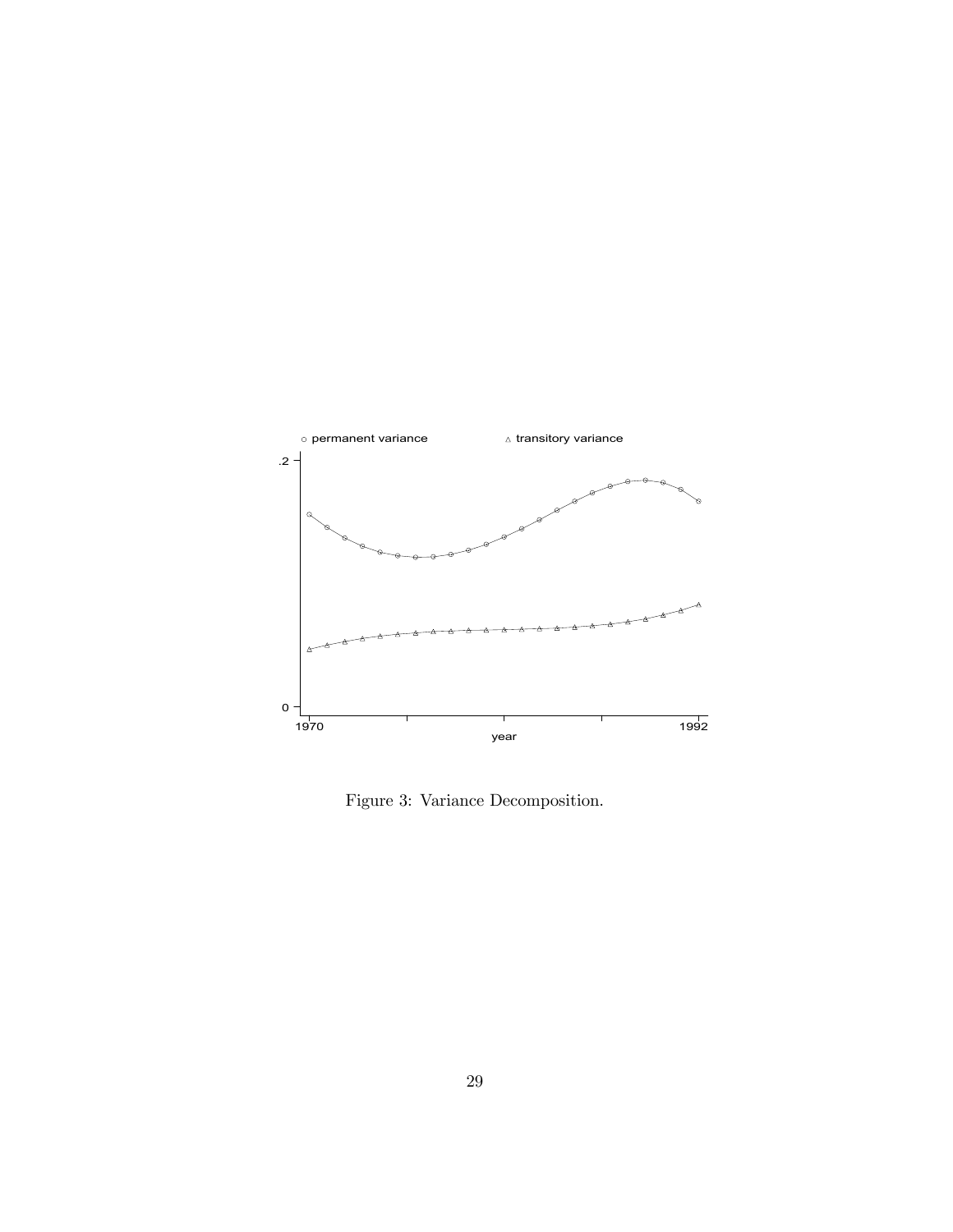| Permanent Component |                   |                   |                        | Transitory Component |         |  |  |
|---------------------|-------------------|-------------------|------------------------|----------------------|---------|--|--|
|                     |                   | Stayers 1970-1977 |                        |                      |         |  |  |
|                     | Estimate          | S.E.              |                        | Estimate             | S.E.    |  |  |
| $\phi_1$            | 0.011             | (0.000)           | $\pi_1$                | 0.278                | (0.057) |  |  |
| $\phi_2$            | $-0.014$          | (0.000)           | $\pi_2$                | 0.184                | (0.003) |  |  |
| $\phi_3$            | 0.001             | (0.000)           | $\pi_3$                | $-0.041$             | (0.001) |  |  |
| $\sigma_{\mu}$      | 0.113             | (0.001)           | $\rho$                 | 0.069                | (0.000) |  |  |
| $\sigma_n$          | 0.020             | (0.000)           | $\sigma_{\varepsilon}$ | 0.003                | (0.000) |  |  |
|                     | Stayers 1981-1992 |                   |                        |                      |         |  |  |
|                     | Estimate          | S.E.              |                        | Estimate             | S.E.    |  |  |
| $\phi_1$            | $-0.021$          | (0.000)           | $\pi_1$                | $-0.078$             | (0.005) |  |  |
| $\phi_2$            | 0.001             | (0.000)           | $\pi_2$                | $-0.184$             | (0.012) |  |  |
| $\phi_3$            | $-0.000$          | (0.000)           | $\pi_3$                | 0.018                | (0.001) |  |  |
| $\sigma_{\mu}$      | 0124              | (0.000)           | $\rho$                 | 0.501                | (0.025) |  |  |
| $\sigma_{\eta}$     | 0.009             | (0.000)           | $\sigma_{\varepsilon}$ | 0.002                | (0.000) |  |  |

Notes: Parameter estimates and standard errors for the benchmark model on the two balanced panels of stayers.

|  | Table 3: Parameter Estimates: Stayers |  |  |
|--|---------------------------------------|--|--|
|--|---------------------------------------|--|--|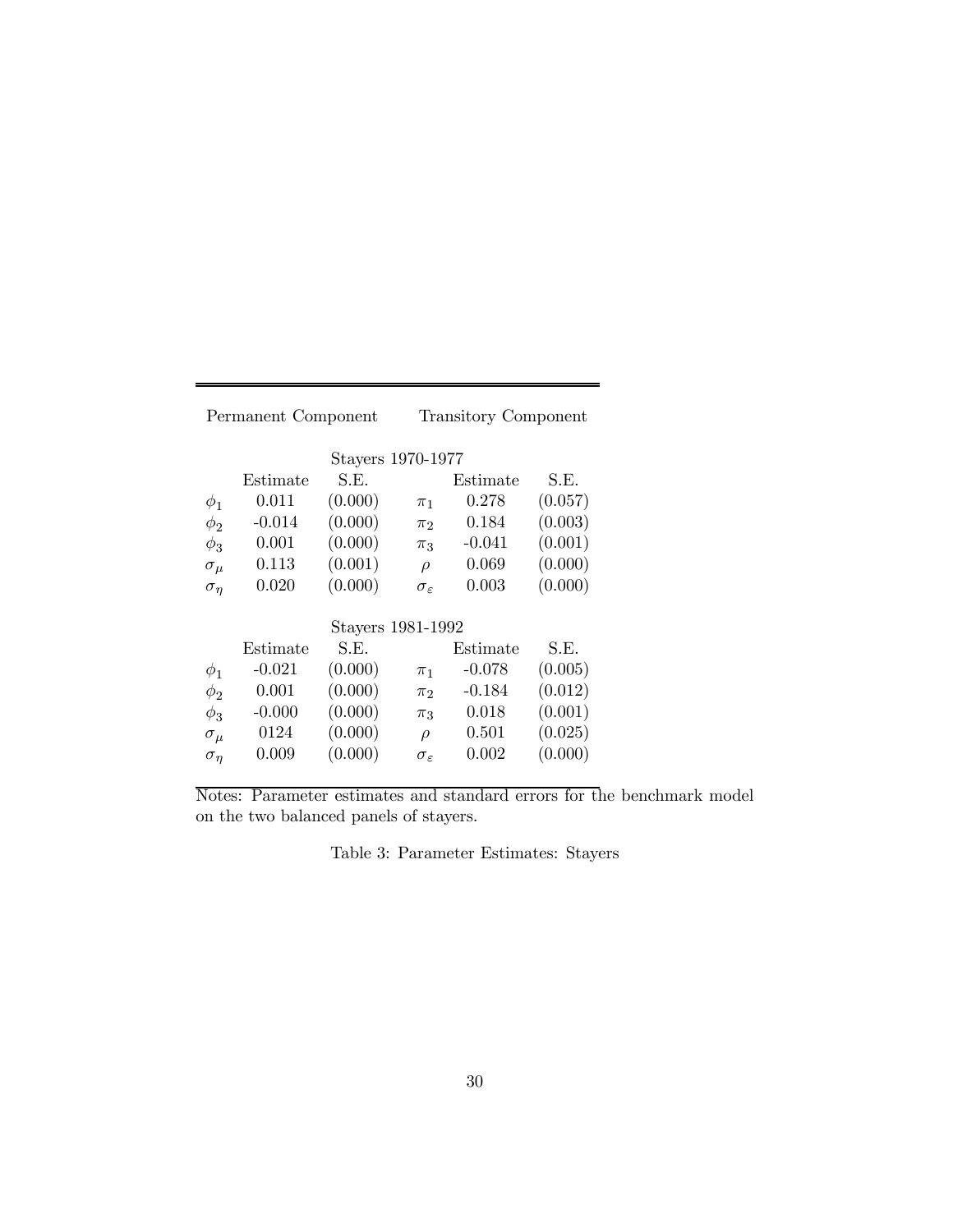

Figure 4: Model fit and Variance decomposition: Stayers.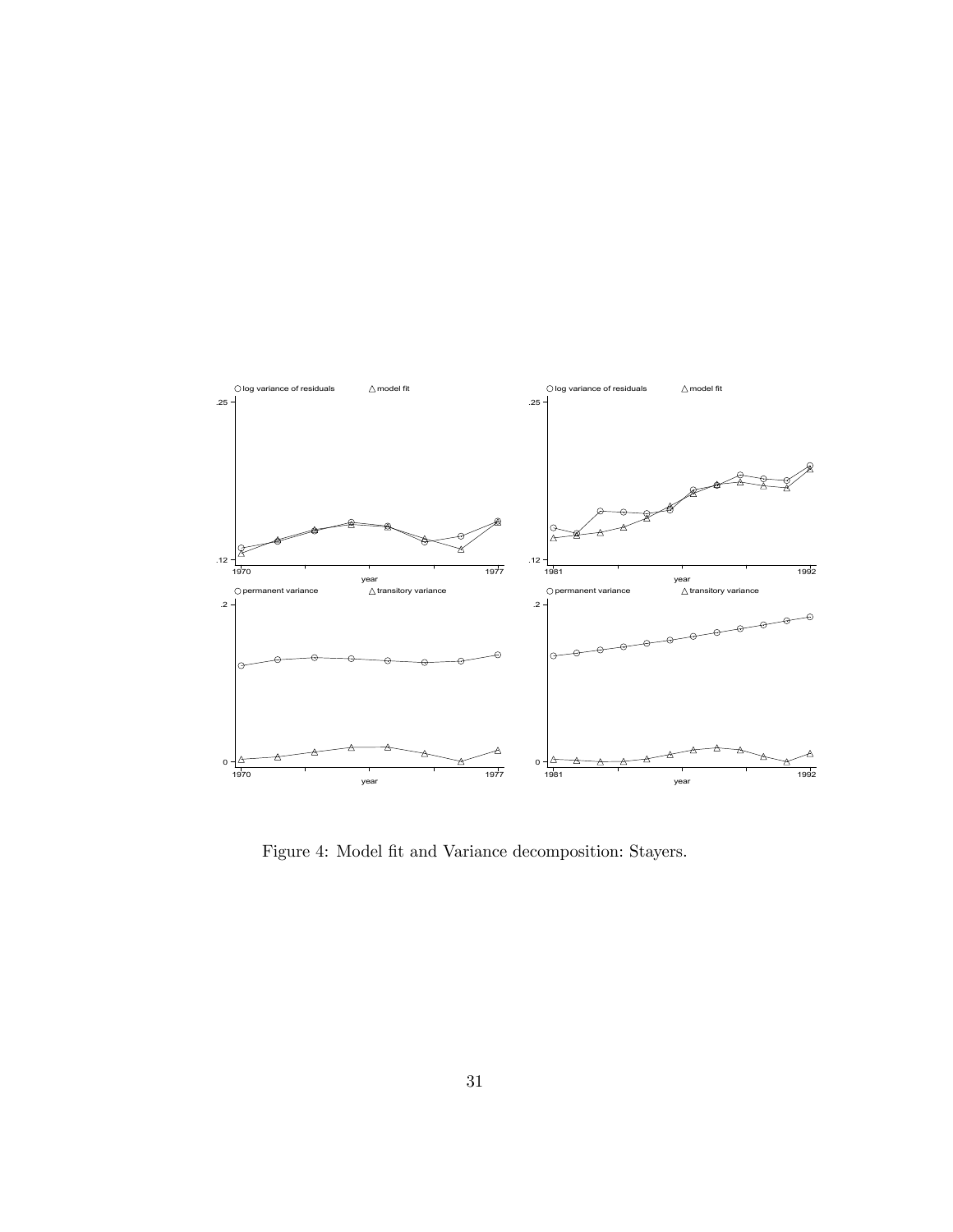| Permanent Component   |                    |         |                        | <b>Transitory Component</b> |         |  |  |
|-----------------------|--------------------|---------|------------------------|-----------------------------|---------|--|--|
|                       | Changers 1970-1977 |         |                        |                             |         |  |  |
|                       | Estimate           | S.E.    |                        | Estimate                    | S.E.    |  |  |
| $\phi_1$              | $-0.202$           | (0.002) | $\pi_1$                | 1.240                       | (0.151) |  |  |
| $\phi_2$              | 0.042              | (0.000) | $\pi_2$                | $-0.348$                    | (0.041) |  |  |
| $\phi_3$              | $-0.003$           | (0.000) | $\pi_3$                | 0.029                       | (0.003) |  |  |
| $\sigma_{\mu}$        | 0.106              | (0.000) | $\rho$                 | 0.037                       | (0.003) |  |  |
| $\sigma_n$            | 0.036              | (0.000) | $\sigma_{\varepsilon}$ | 0.005                       | (0.000) |  |  |
|                       | Changers 1981-1992 |         |                        |                             |         |  |  |
|                       | Estimate           | S.E.    |                        | Estimate                    | S.E.    |  |  |
| $\phi_1$              | $-0.100$           | (0.002) | $\pi_1$                | 1.034                       | (0.241) |  |  |
| $\phi_2$              | 0.011              | (0.000) | $\pi_2$                | $-0.202$                    | (0.044) |  |  |
| $\phi_3$              | $-0.000$           | (0.000) | $\pi_3$                | 0.010                       | (0.002) |  |  |
| $\sigma_{\mu}$        | 0117               | (0.000) | $\rho$                 | $-0.092$                    | (0.007) |  |  |
| $\sigma_{\pmb{\eta}}$ | 0.036              | (0.000) | $\sigma_{\varepsilon}$ | 0.004                       | (0.001) |  |  |

Notes: Parameter estimates and standard errors for the benchmark model on the two balanced panels of changers.

Table 4: Parameter Estimates: Changers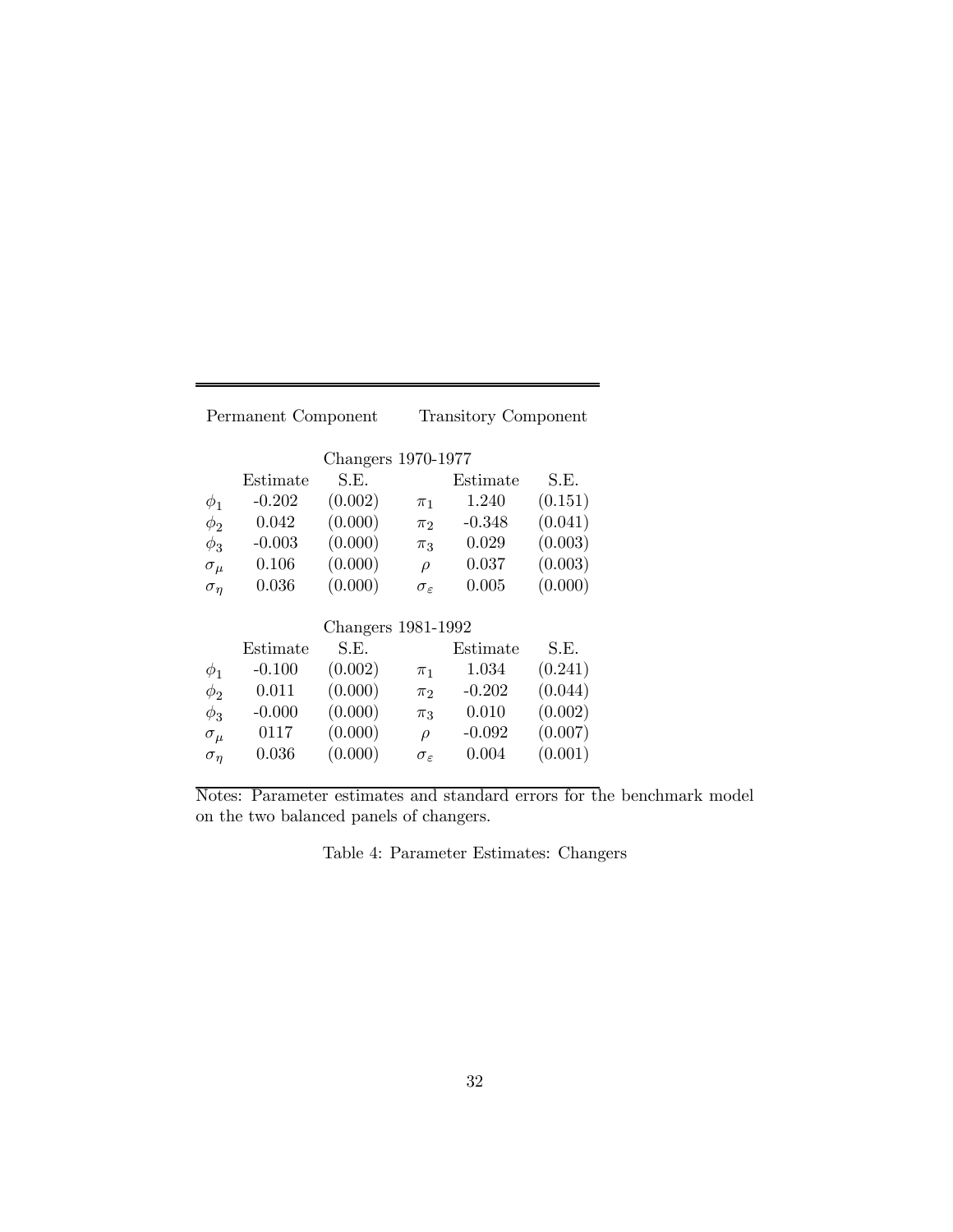

Figure 5: Model fit and Variance decomposition: Changers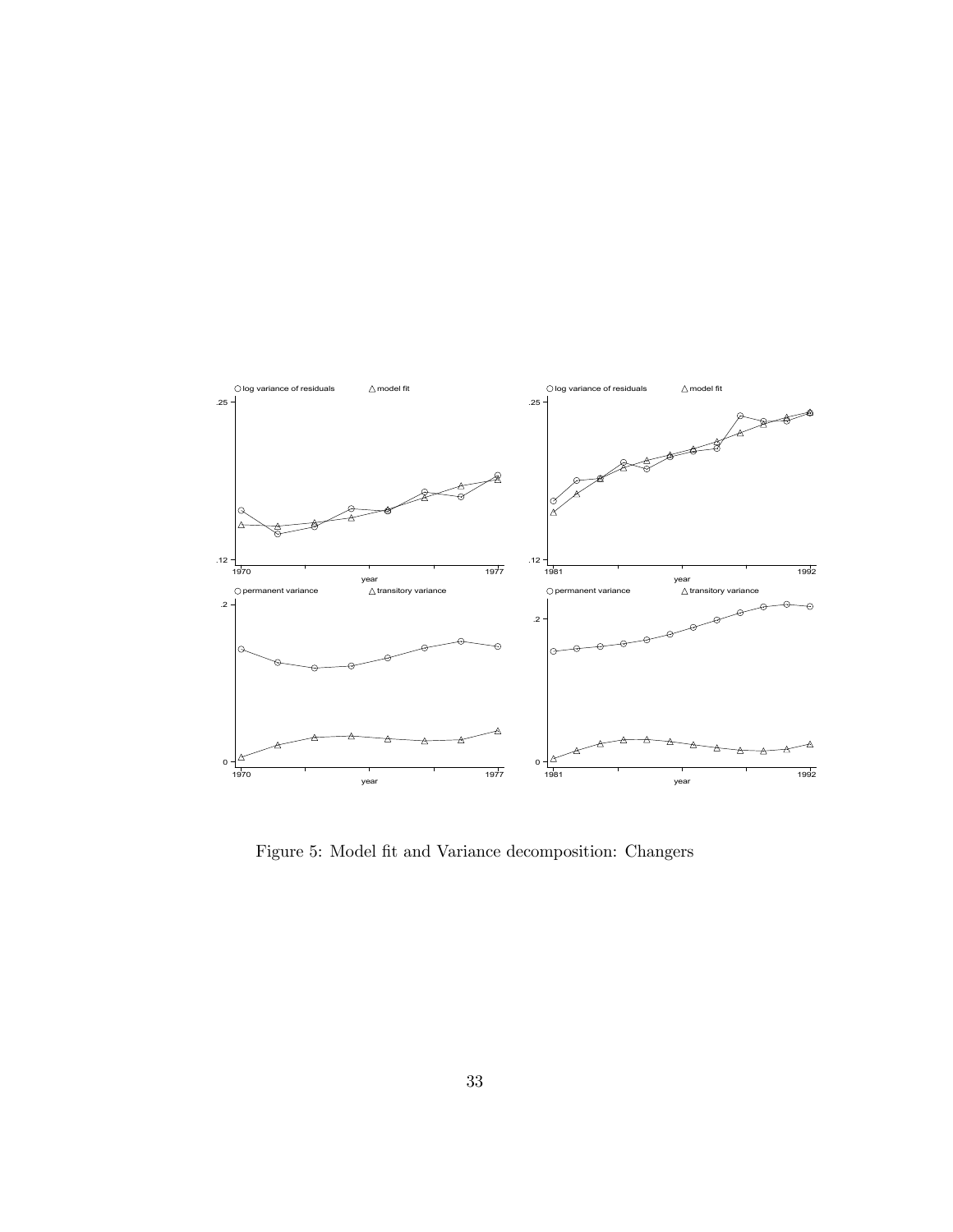|                           | <b>Stayer Definition 1</b> |                            | <b>Stayer Definition 2</b> |                            |  |
|---------------------------|----------------------------|----------------------------|----------------------------|----------------------------|--|
|                           | <b>Transitory Variance</b> |                            |                            | <b>Transitory Variance</b> |  |
| <b>Unit Root Model</b>    | 1970-1977                  | 1981-1992                  | 1970-1980                  | 1981-1992                  |  |
| Hourly Wage Residuals     | 0.010                      | 0.007                      | 0.009                      | 0.007                      |  |
|                           | (0.000)                    | (0.000)                    | (0.000)                    | (0.000)                    |  |
| Hourly Wage Residuals (2) | 0.012                      | 0.010                      | 0.013                      | 0.010                      |  |
|                           | (0.000)                    | (0.000)                    | (0.000)                    | (0.001)                    |  |
| Hourly Wage Residuals (3) | 0.012                      | 0.009                      | 0.018                      | 0.008                      |  |
|                           | (0.000)                    | (0.000)                    | (0.000)                    | (0.000)                    |  |
| Annual Earnings Residuals | 0.006                      | 0.008                      | 0.006                      | 0.014                      |  |
|                           | (0.000)                    | (0.000)                    | (0.000)                    | (0.000)                    |  |
|                           |                            | <b>Transitory Variance</b> |                            | <b>Transitory Variance</b> |  |
| <b>Stationary Model</b>   | 1970-1977                  | 1981-1992                  | 1970-1980                  | 1981-1992                  |  |
| Hourly Wage Residuals     | 0.014                      | 0.014                      | 0.013                      | 0.016                      |  |
|                           | (0.000)                    | (0.000)                    | (0.000)                    | (0.000)                    |  |
| Hourly Wage Residuals (2) | 0.014                      | 0.015                      | 0.015                      | 0.019                      |  |
|                           | (0.000)                    | (0.000)                    | (0.000)                    | (0.001)                    |  |
| Hourly Wage Residuals (3) | 0.018                      | 0.017                      | 0.017                      | 0.019                      |  |
|                           | (0.000)                    | (0.000)                    | (0.002)                    | (0.001)                    |  |
| Annual Earnings Residuals | 0.008                      | 0.010                      | 0.005                      | 0.013                      |  |
|                           | (0.000)                    | (0.001)                    | (0.000)                    | (0.000)                    |  |

Notes: "Stayer Definition 1" uses the question "Months with current employer". "Stayer Definition 2" uses the question "Reason for separation from previous employer". "Unit Root Model" is equation 2 in the text. "Stationary Model" is equation 4 in the text. "Hourly Wage Residuals (2)" considers the residuals from an augmented first stage regression  $w_{ijt} = X_{it}\beta + \alpha_t + \psi_{jt} + y_{it}$  where  $\psi_{jt}$  indicates a set of interactions 1 digit industry-year. "Hourly Wage Residuals (3)" includes the low-income SEO sample.

Table 5: Robustness Analysis: Stayers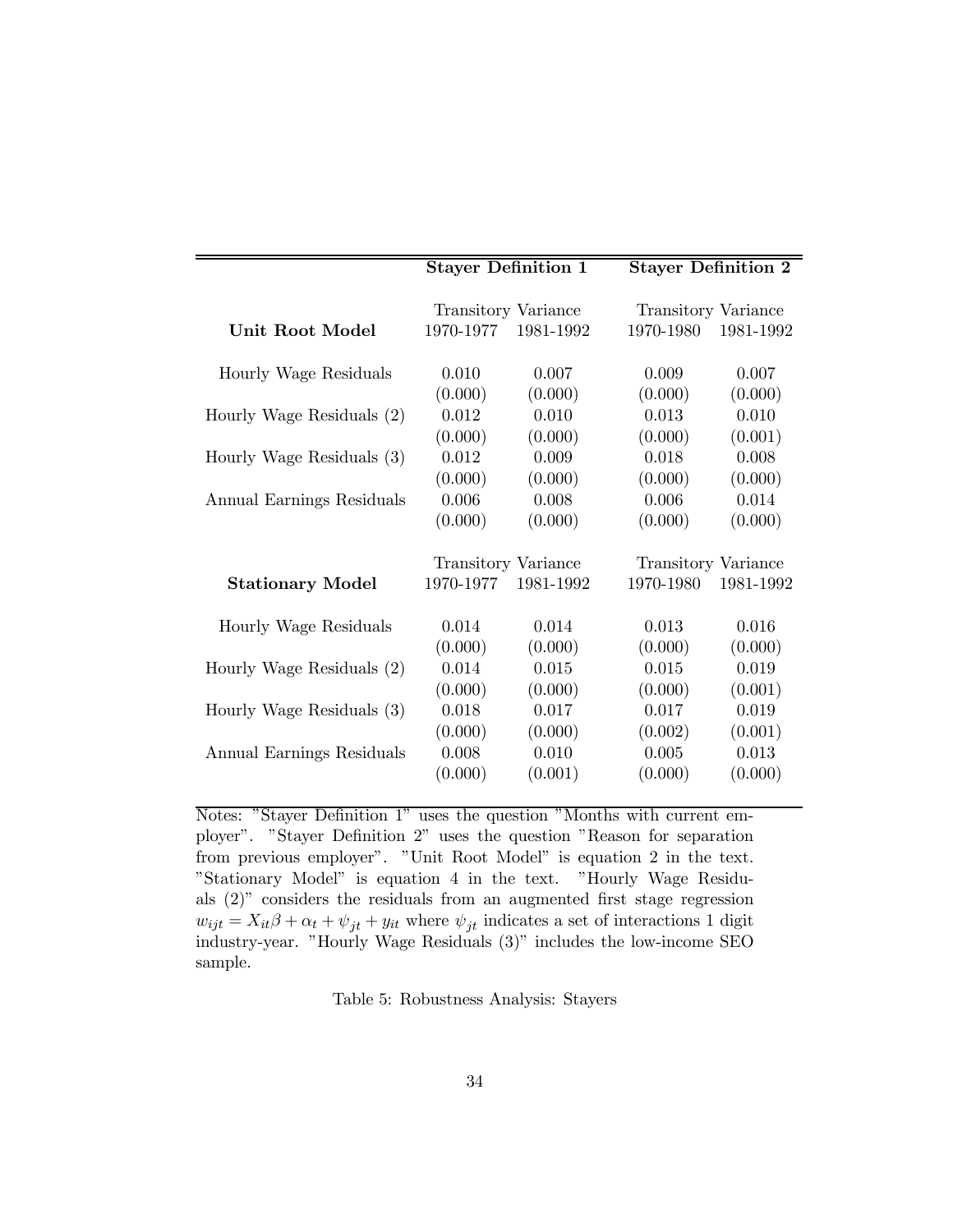|                           | <b>Changer Definition 1</b> |                     |           | <b>Changer Definition 2</b> |
|---------------------------|-----------------------------|---------------------|-----------|-----------------------------|
|                           | Transitory Variance         |                     |           | Transitory Variance         |
| Unit Root Model           | 1970-1977                   | 1981-1992           | 1970-1980 | 1981-1992                   |
| Hourly Wage Residuals     | 0.020                       | 0.021               | 0.028     | 0.043                       |
|                           | (0.001)                     | (0.001)             | (0.001)   | (0.002)                     |
| Hourly Wage Residuals (2) | 0.056                       | 0.052               | 0.033     | 0.058                       |
|                           | (0.002)                     | (0.002)             | (0.002)   | (0.004)                     |
| Hourly Wage Residuals (3) | 0.038                       | 0.073               | 0.024     | 0.049                       |
|                           | (0.001)                     | (0.003)             | (0.001)   | (0.002)                     |
| Annual Earnings Residuals | 0.023                       | 0.036               | 0.024     | 0.070                       |
|                           | (0.001)                     | (0.002)             | (0.003)   | (0.004)                     |
|                           |                             | Transitory Variance |           | Transitory Variance         |
| <b>Stationary Model</b>   | 1970-1977                   | 1981-1992           | 1970-1980 | 1981-1992                   |
| Hourly Wage Residuals     | 0.025                       | 0.030               | 0.027     | 0.050                       |
|                           | (0.001)                     | (0.001)             | (0.001)   | (0.002)                     |
| Hourly Wage Residuals (2) | 0.022                       | 0.025               | 0.031     | 0.039                       |
|                           | (0.001)                     | (0.002)             | (0.001)   | (0.001)                     |
| Hourly Wage Residuals (3) | 0.036                       | 0.036               | 0.036     | 0.057                       |
|                           | (0.002)                     | (0.003)             | (0.002)   | (0.004)                     |
| Annual Earnings Residuals | 0.027                       | 0.039               | 0.028     | 0.052                       |
|                           | (0.001)                     | (0.002)             | (0.001)   | (0.004)                     |

Notes: "Changer Definition 1" uses the question "Months with current employer". "Changer Definition 2" uses the question "Reason for separation from previous employer". "Unit Root Model" is equation 2 in the text. "Stationary Model" is equation 4 in the text. "Hourly Wage Residuals (2)" considers the residuals from an augmented first stage regression  $w_{ijt} = X_{it}\beta + \alpha_t + \psi_{jt} + y_{it}$  where  $\psi_{jt}$  indicates a set of interactions 1 digit industry-year. "Hourly Wage Residuals (3)" includes the low-income SEO sample.

Table 6: Robustness Analysis: Changers